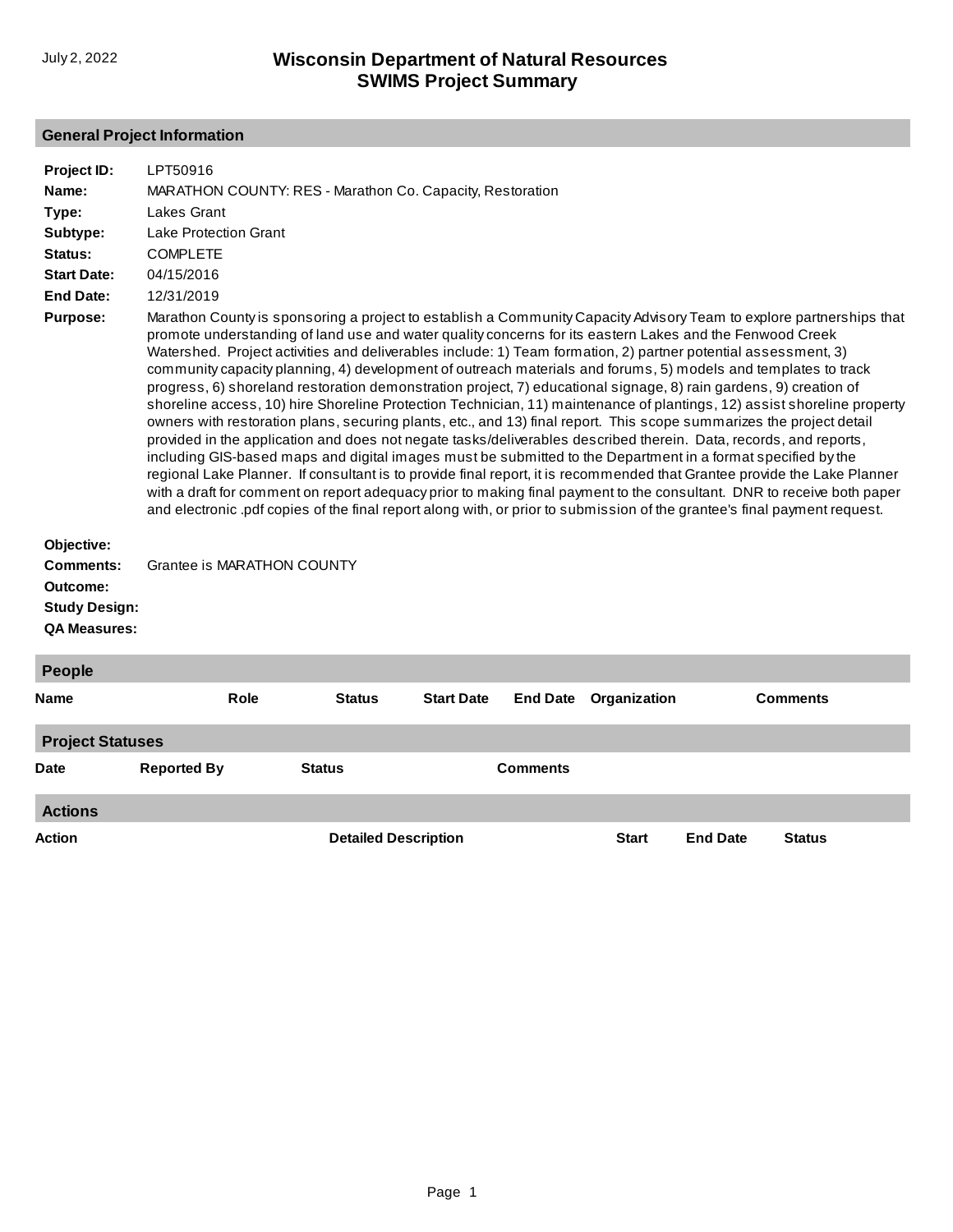| <b>Action</b>                       | <b>Detailed Description</b>                                                                                                                                                                                                                                                                                                                                                                                                                                                                                                                                                                                                                                                                                                                                                                                                                           | <b>Start</b> | <b>End Date</b> | <b>Status</b>   |
|-------------------------------------|-------------------------------------------------------------------------------------------------------------------------------------------------------------------------------------------------------------------------------------------------------------------------------------------------------------------------------------------------------------------------------------------------------------------------------------------------------------------------------------------------------------------------------------------------------------------------------------------------------------------------------------------------------------------------------------------------------------------------------------------------------------------------------------------------------------------------------------------------------|--------------|-----------------|-----------------|
| <b>Grant Awarded</b>                | Marathon County is sponsoring a project to 04/15/2016<br>establish a Community Capacity Advisory<br>Team to explore partnerships that promote<br>understanding of land use and water<br>quality concerns for its eastern Lakes and<br>the Fenwood Creek Watershed. Project<br>activities and deliverables include: 1)<br>Team formation, 2) partner potential<br>assessment, 3) community capacity<br>planning, 4) development of outreach<br>materials and forums, 5) models and<br>templates to track progress, 6) shoreland<br>restoration demonstration project, 7)<br>educational signage, 8) rain gardens, 9)<br>creation of shoreline access, 10) hire<br>Shoreline Protection Technician, 11)<br>maintenance of plantings, 12) assist<br>shoreline property owners with restoration<br>plans, securing plants, etc., and 13) final<br>report. |              | 12/31/2018      | <b>COMPLETE</b> |
| Lake Management Plan Implementation | Portage County will implement best<br>practices described in Wisconsin's 2014-<br>2017 Healthy Lakes Implementation Plan.<br>Best practices will be designed and<br>installed according to the Healthy Lakes<br>fact sheets and technical guidance.<br>Activities include: implementation of fish<br>sticks, native plantings, and diversion<br>practices, on 9 properties. The best<br>practices require a contract to remain in<br>effect for 10 years and must include<br>minimum operation and maintenance<br>requirements and data collection as<br>described in grant condition #16.                                                                                                                                                                                                                                                            | 04/15/2016   | 12/31/2018      | <b>COMPLETE</b> |

# **Monitoring Stations**

| <b>Station ID</b>       | <b>Name</b>    |                      | <b>Comments</b>      |
|-------------------------|----------------|----------------------|----------------------|
| <b>Assessment Units</b> |                |                      |                      |
| <b>WBIC</b>             | <b>Segment</b> | <b>Local Name</b>    | <b>Official Name</b> |
| 181700                  |                | Bass Lake            | Bass Lake            |
| 182600                  |                | <b>Bluegill Lake</b> | <b>Bluegill Lake</b> |
| 182800                  |                | <b>Bohnes Lake</b>   | <b>Bohnes Lake</b>   |
| 183900                  |                | Crow Lake            | Crow Lake            |
| 186500                  |                | Go-To-It Lake        | Go-To-It Lake        |
| 191300                  |                | Long Lake            | Long Lake            |
| 193000                  |                | Moss Lake            | Moss Lake            |
| 193800                  |                | Mud Lake             | Mud Lake             |
| 199300                  |                | Stenson Lake         | Stenson Lake         |
| 210600                  |                | Un Lake              | Unnamed              |
| 210700                  |                | Unamed               | Unnamed              |
| 210800                  |                | Un Lake              | Unnamed              |
| 210900                  |                | Un Lake              | Unnamed              |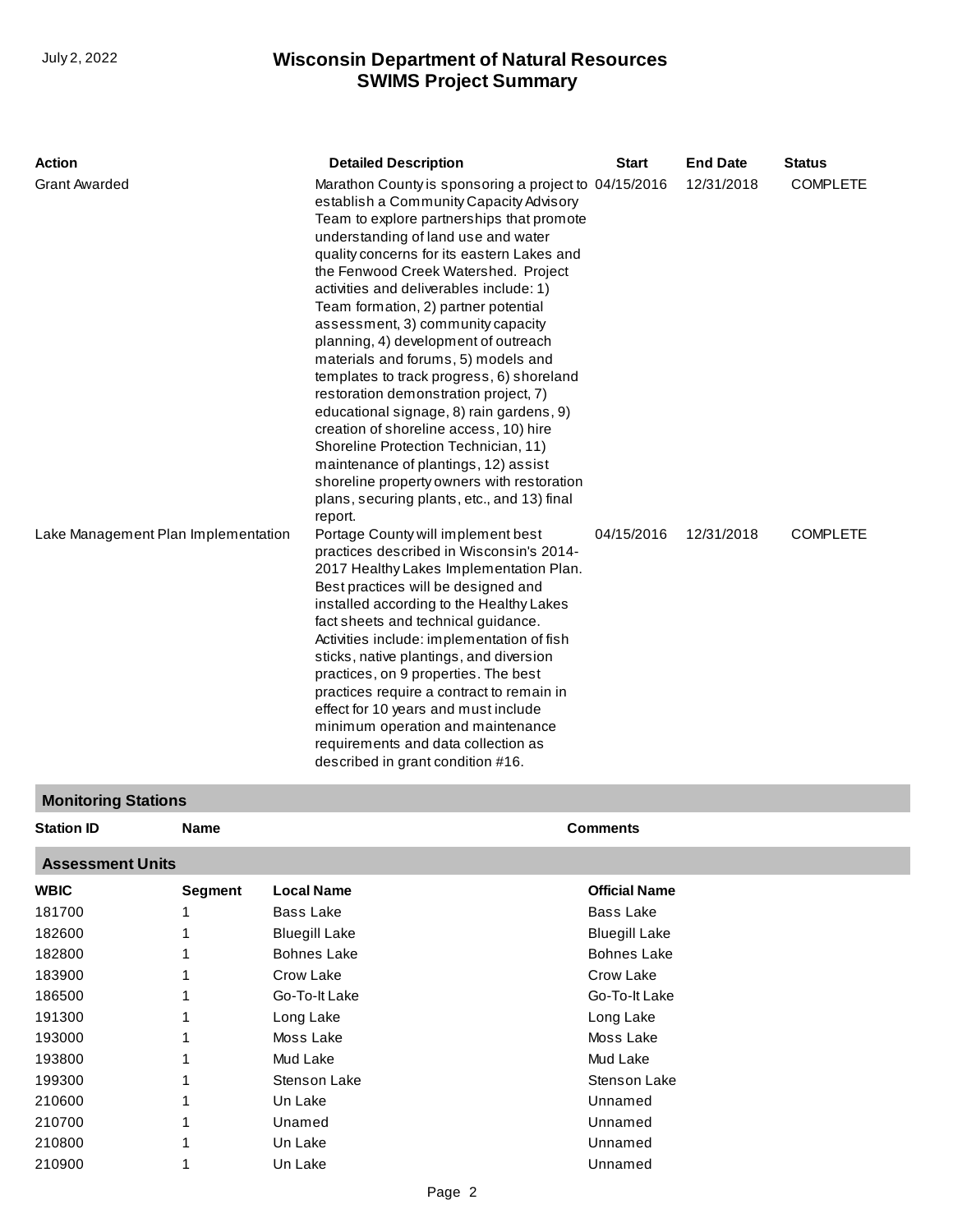| <b>WBIC</b> | <b>Segment</b> | <b>Local Name</b>             | <b>Official Name</b>         |
|-------------|----------------|-------------------------------|------------------------------|
| 211000      |                | Un Lake                       | Unnamed                      |
| 211100      | 1              | Un Lake                       | Unnamed                      |
| 211200      | 1              | Un Lake                       | Unnamed                      |
| 212000      | 1              | Un Lake                       | Unnamed                      |
| 212100      | 1              | Un Lake                       | Unnamed                      |
| 212200      | 1              | Un Lake                       | Unnamed                      |
| 212300      | 1              | Un Lake                       | Unnamed                      |
| 212400      | 1              | Un Lake                       | Unnamed                      |
| 214500      | 1              | Un Lake                       | Unnamed                      |
| 214600      | 1              | Un Lake                       | Unnamed                      |
| 214700      | 1              | Un Lake                       | Unnamed                      |
| 214800      | 1              | Un Lake                       | Unnamed                      |
| 214900      | 1              | Un Lake                       | Unnamed                      |
| 215000      | 1              | Un Lake                       | Unnamed                      |
| 215100      | 1              | Un Lake                       | Unnamed                      |
| 215200      | 1              | Un Lake                       | Unnamed                      |
| 218700      | 1              | Un Lake                       | Unnamed                      |
| 218800      | 1              | Un Lake                       | Unnamed                      |
| 218900      | 1              | Un Lake                       | Unnamed                      |
| 219000      | 1              | Un Lake                       | Unnamed                      |
| 219100      | 1              | Un Lake                       | Unnamed                      |
| 238300      | 1              | Un Spring                     | Un Spring                    |
| 238400      | 1              | Un Spring                     | Un Spring                    |
| 238500      | 1              | Un Spring                     | Un Spring                    |
| 238800      | 1              | Un Spring                     | Un Spring                    |
| 272400      | 6              | Little Wolf River             | Little Wolf River            |
| 272400      | 7              | Little Wolf River             | Little Wolf River            |
| 272400      | 11             | Little Wolf River             | Little Wolf River            |
| 285600      | 3              | <b>Comet Creek</b>            | <b>Comet Creek</b>           |
| 286400      | 1              | Lilly Lake                    | Lilly Lake                   |
| 286500      | 1              | Creek 27-13 T27n R10e         | Unnamed                      |
| 286600      | 4              | <b>Flume Creek</b>            | <b>Flume Creek</b>           |
| 289000      | 1              | Creek 36-15 (T26n, R10e)      | Unnamed                      |
| 289200      | 1              | <b>Holt Creek</b>             | <b>Holt Creek</b>            |
| 289200      | 2              | <b>Holt Creek</b>             | <b>Holt Creek</b>            |
| 289300      | 1              | <b>Klondike Creek</b>         | <b>Klondike Creek</b>        |
| 289300      | 2              | <b>Klondike Creek</b>         | <b>Klondike Creek</b>        |
| 290100      | 1              | Un Creek 20-9 (T26n-R10e-S20) | Unnamed                      |
| 290300      | 1              | Un Creek 22-13 (T26n-R10e-S22 | Unnamed                      |
| 290500      | 1              | Unamed                        | Unnamed                      |
| 290600      | 1              | Un Spring                     | Un Spring                    |
| 290700      | 1              | Un Creek (T26n-R10e-S15       | Unnamed                      |
| 290800      | 1              | <b>Creek 15-3?</b>            | Unnamed                      |
| 290900      | 1              | Camp F Creek                  | Camp F Creek                 |
| 291000      | 1              | Un Creek 8-2 (T26n-R10e-S08   | Unnamed                      |
| 291200      | 1              | Un Lake                       | Unnamed                      |
| 291300      | 1              | Moen Lake                     | Moen Lake                    |
| 305600      | 3              | Embarrass River-S. Branch     | South Branch Embarrass River |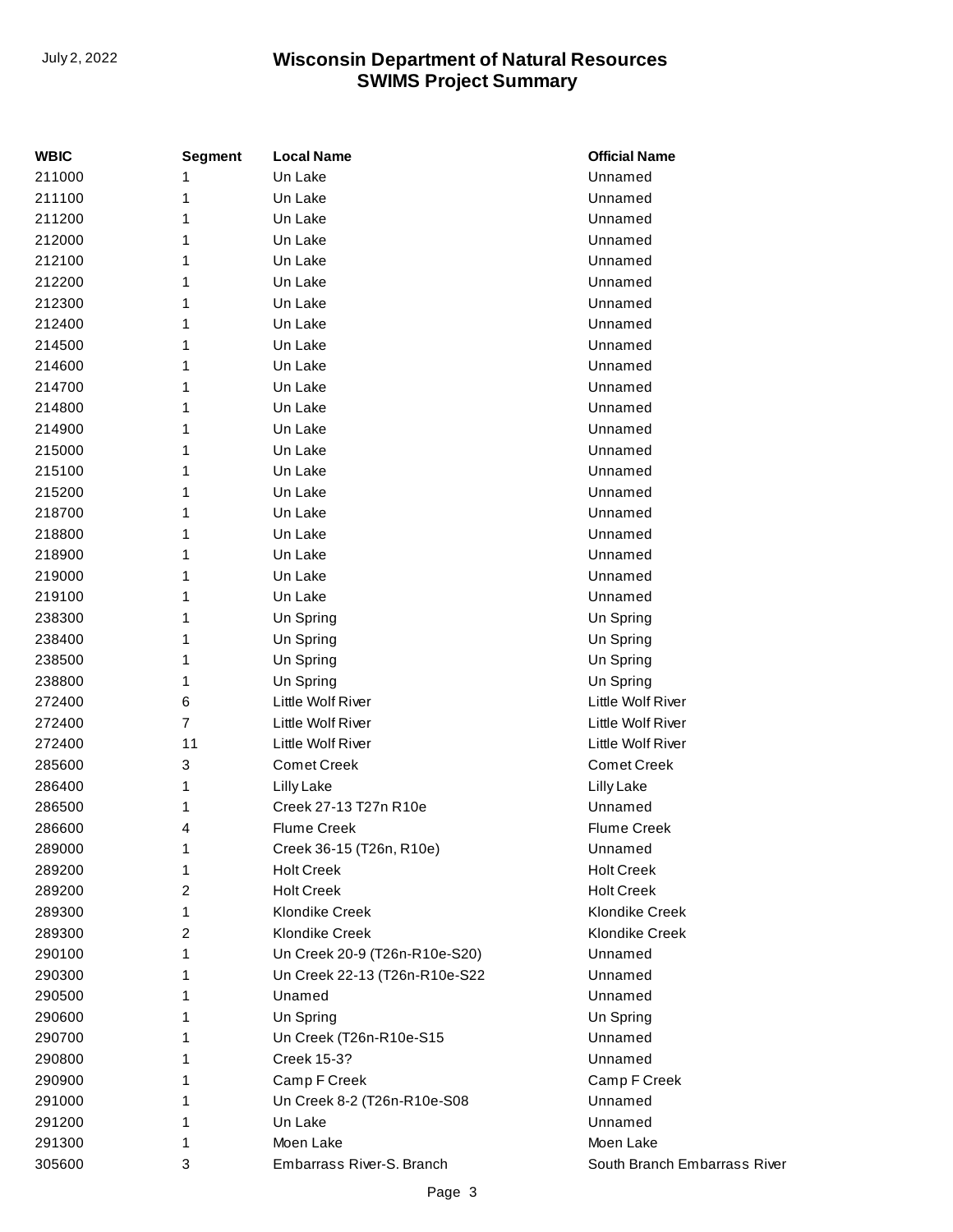| WBIC    | Segment | <b>Local Name</b>             | <b>Official Name</b>     |
|---------|---------|-------------------------------|--------------------------|
| 308500  | 1       | <b>Spranger Creek</b>         | <b>Spranger Creek</b>    |
| 308500  | 2       | <b>Spranger Creek</b>         | Spranger Creek           |
| 308700  | 1       | Mcvay Branch (Falstad Cr)     | McVay Brook              |
| 308800  | 1       | Un Creek 11-8 (T27n-R10e-S11) | Unnamed                  |
| 308900  | 1       | Un Creek (T27n-R10e-S02)      | <b>Falstad Creek</b>     |
| 309000  | 1       | Un Spring                     | Un Spring                |
| 309100  | 1       | <b>Falstead Spring</b>        | <b>Falstead Spring</b>   |
| 309600  | 1       | Un Spring                     | Un Spring                |
| 309700  | 1       | Norrie Creek                  | Norrie Brook             |
| 309700  | 2       | S Br Embarrass River          | Norrie Brook             |
| 309900  | 1       | Norrie Brook Tributary        | Unnamed                  |
| 310100  | 1       | Norrie Lake                   | Norrie Lake              |
| 310300  | 1       | Un Spring                     | Un Spring                |
| 310500  | 1       | Mayflower Lake                | Mayflower Lake           |
| 312800  | 2       | <b>Packard Creek</b>          | Packard Creek            |
| 976400  | 1       | <b>Chain Lakes</b>            | <b>Chain Lakes</b>       |
| 985500  | 1       | <b>Fox Lake</b>               | <b>Fox Lake</b>          |
| 998100  | 1       | Little Bass Lake              | Little Bass Lake         |
| 999200  | 1       | Little Frog Lake              | Little Frog Lake         |
| 999400  | 1       | Little Lake                   | Little Lake              |
| 1005400 | 1       | <b>Mission Lake</b>           | <b>Mission Lake</b>      |
| 1006700 | 1       | Muddy Lake                    | Muddy Lake               |
| 1007100 | 1       | Mystery Lake                  | Mystery Lake             |
| 1020800 | 1       | Sunny Vale Lake               | Sunny Vale Lake          |
| 1021200 | 1       | Swamp Lake                    | Swamp Lake               |
| 1023400 | 1       | <b>Turtle Lake</b>            | <b>Turtle Lake</b>       |
| 1038400 | 1       | Un Lake                       | Unnamed                  |
| 1038431 | 1       | Beth Arthur Lane Pond #1      | Beth Arthur Lane Pond #1 |
|         |         |                               |                          |
| 1038433 | 1       | Beth Arthur Lane Pond #2      | Beth Arthur Lane Pond #2 |
| 1038435 | 1       | <b>Unnamed Lake</b>           | Beth Arthur Lane Pond #3 |
| 1038500 | 1       | Un Lake                       | Unnamed                  |
| 1038600 | 1       | Un Lake                       | Unnamed                  |
| 1038700 | 1       | Un Lake                       | Unnamed                  |
| 1038800 | 1       | Un Lake                       | Unnamed                  |
| 1038900 | 1       | Un Lake                       | Unnamed                  |
| 1039000 | 1       | Un Lake                       | Unnamed                  |
| 1039100 | 1       | Un Lake                       | Unnamed                  |
| 1039200 | 1       | Un Lake                       | Unnamed                  |
| 1039300 | 1       | Un Lake                       | Unnamed                  |
| 1039400 | 1       | Un Lake                       | Unnamed                  |
| 1039500 | 1       | Un Lake                       | Unnamed                  |
| 1039600 | 1       | Un Lake                       | Unnamed                  |
| 1039700 | 1       | Un Lake                       | Unnamed                  |
| 1039800 | 1       | Un Lake                       | Unnamed                  |
| 1040000 | 1       | Un Lake                       | Unnamed                  |
| 1040100 | 1       | Un Lake                       | Unnamed                  |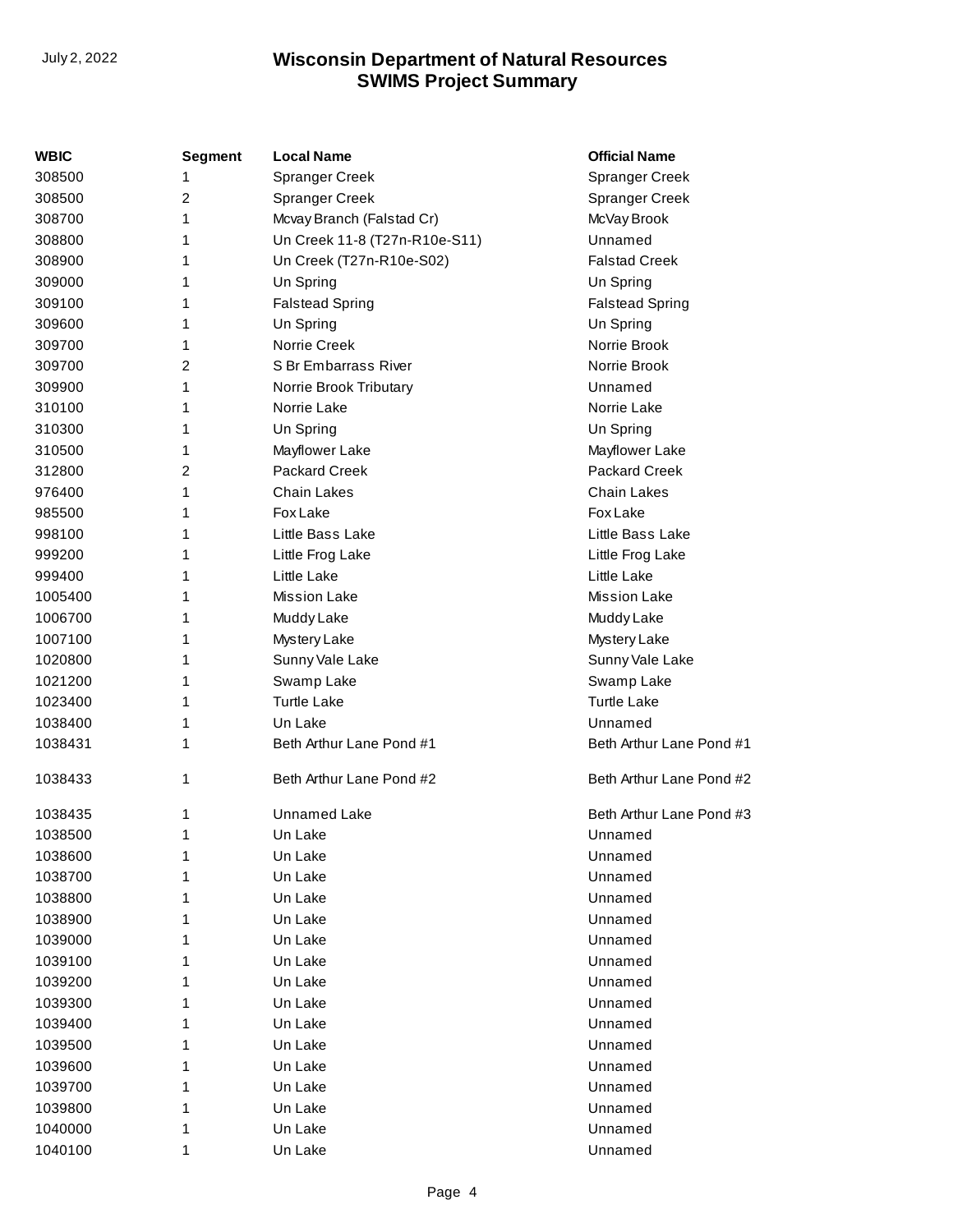| WBIC    | Segment | <b>Local Name</b> | <b>Official Name</b> |
|---------|---------|-------------------|----------------------|
| 1040200 | 1       | Un Lake           | Unnamed              |
| 1040300 | 1       | Un Lake           | Unnamed              |
| 1040400 | 1       | Un Lake           | Unnamed              |
| 1040500 | 1       | Un Lake           | Unnamed              |
| 1040600 | 1       | Un Lake           | Unnamed              |
| 1040640 | 1       | Un Lake           | Unnamed              |
| 1040660 | 1       | Un Lake           | Unnamed              |
| 1040700 | 1       | Un Lake           | Unnamed              |
| 1040800 | 1       | Un Lake           | Unnamed              |
| 1040900 | 1       | Un Lake           | Unnamed              |
| 1041000 | 1       | Un Lake           | Unnamed              |
| 1041100 | 1       | Local Water       | Unnamed              |
| 1041200 | 1       | Un Lake           | <b>Chain Lakes</b>   |
| 1041300 | 1       | Un Lake           | Unnamed              |
| 1041400 | 1       | Un Lake           | Unnamed              |
| 1041500 | 1       | Un Lake           | Unnamed              |
| 1041600 | 1       | Un Lake           | Unnamed              |
| 1041700 | 1       | Un Lake           | Unnamed              |
| 1041800 | 1       | Un Lake           | Unnamed              |
| 1041900 | 1       | Un Lake           | Unnamed              |
| 1042000 | 1       | Un Lake           | Unnamed              |
| 1042100 | 1       | Un Lake           | Unnamed              |
| 1042200 | 1       | Un Lake           | Unnamed              |
| 1042300 | 1       | Un Lake           | Unnamed              |
| 1042400 | 1       | Un Lake           | Unnamed              |
| 1042500 | 1       | Un Lake           | Unnamed              |
| 1042600 | 1       | Un Lake           | Unnamed              |
| 1042700 | 1       | Un Lake           | Unnamed              |
| 1042800 | 1       | Un Lake           | Unnamed              |
| 1042900 | 1       | Un Lake           | Unnamed              |
| 1043000 | 1       | Un Lake           | Unnamed              |
| 1043100 | 1       | Un Lake           | Unnamed              |
| 1043600 | 1       | Un Lake           | Unnamed              |
| 1043700 | 1       | Un Lake           | Unnamed              |
| 1043800 | 1       | Un Lake           | Unnamed              |
| 1043900 | 1       | Un Lake           | Unnamed              |
| 1043940 | 1       | Un Lake           | Unnamed              |
| 1043950 | 1       | Un Lake           | Unnamed              |
| 1044000 | 1       | Un Lake           | Unnamed              |
| 1044100 | 1       | Un Lake           | Unnamed              |
| 1044200 | 1       | Un Lake           | Unnamed              |
| 1044300 | 1       | Un Lake           | Unnamed              |
| 1044400 | 1       | Un Lake           | Unnamed              |
| 1044600 | 1       | Un Lake           | Unnamed              |
| 1174900 | 1       | Un Spring         | Un Spring            |
| 1175000 | 1       | Un Spring         | Un Spring            |
| 1175100 | 1       | Un Spring         | Un Spring            |
| 1175200 | 1       | Un Spring         | Un Spring            |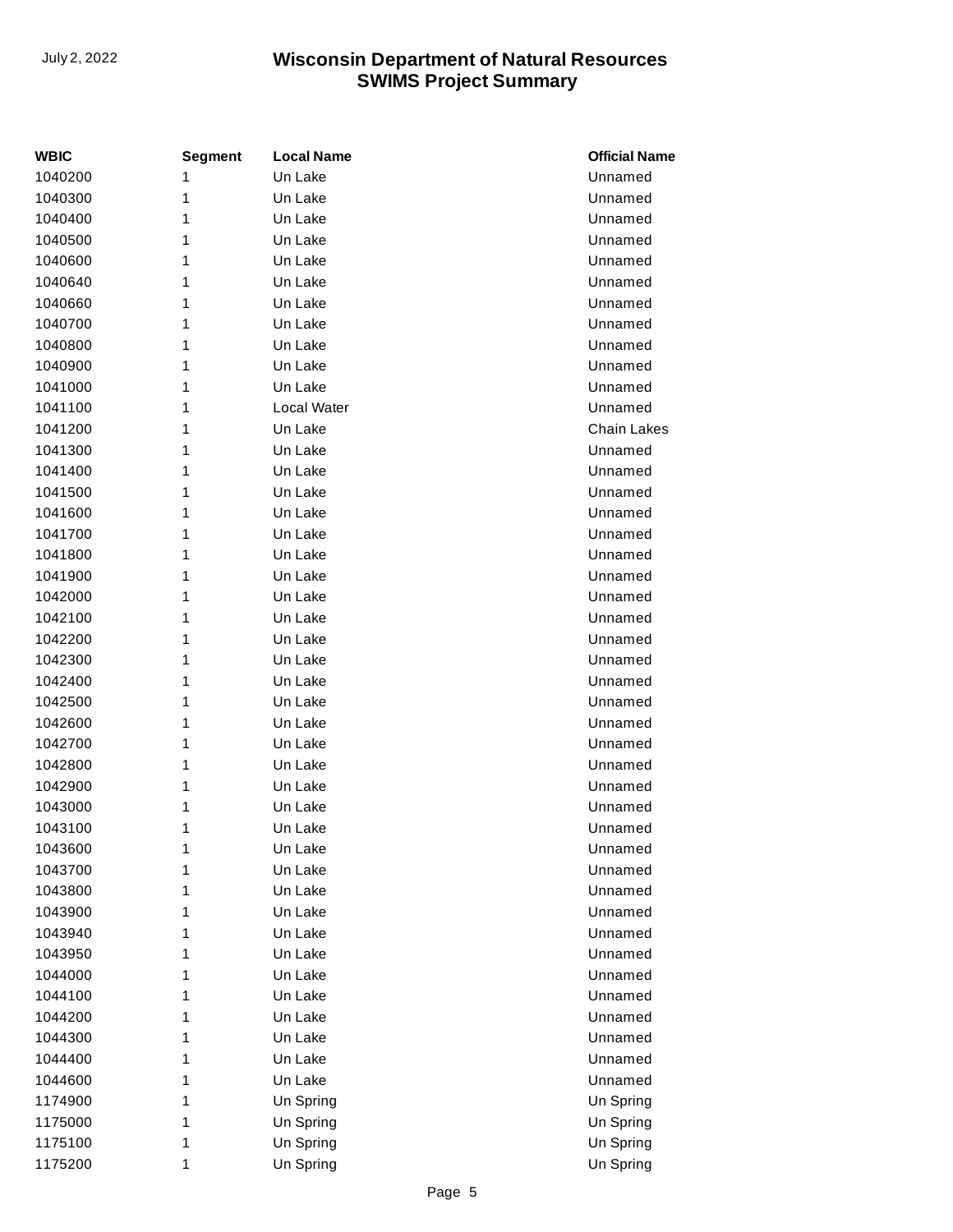| <b>WBIC</b> | <b>Segment</b> | <b>Local Name</b>                                             | <b>Official Name</b>     |
|-------------|----------------|---------------------------------------------------------------|--------------------------|
| 1175300     | 1              | Un Spring                                                     | Un Spring                |
| 1175400     | 1              | Un Spring                                                     | Un Spring                |
| 1175500     | 1              | Un Spring                                                     | Un Spring                |
| 1175600     | 1              | Un Spring                                                     | Un Spring                |
| 1177600     | 1              | <b>Wadley Lake</b>                                            | <b>Wadley Lake</b>       |
| 1179900     | 12             | <b>Wisconsin River</b>                                        | <b>Wisconsin River</b>   |
| 1179900     | 13             | Wisconsin River                                               | <b>Wisconsin River</b>   |
| 1373200     | 1              | Yellow River-E, Branch                                        | East Branch Yellow River |
| 1402800     | 3              | <b>Plover River</b>                                           | <b>Plover River</b>      |
| 1402800     | 4              | <b>Plover River</b>                                           | <b>Plover River</b>      |
| 1402800     | 5              | <b>Plover River</b>                                           | <b>Plover River</b>      |
| 1403900     | $\overline{2}$ | Hay Meadow Creek                                              | Unnamed                  |
| 1404700     | 1              | Unnamed Creek (T26n, R9e, S31, Sese) (Creek<br>$31 - 15$      | Unnamed                  |
| 1404750     | 1              | Creek 32-12 (T26n, R9e)                                       | Unnamed                  |
| 1404800     | 1              | Un Spring                                                     | Un Spring                |
| 1404900     | 1              | Unnamed Creek 32-6 (T26n, R9e, S32, Nwnw)                     | Unnamed                  |
| 1405000     | 1              | Un Spring                                                     | Un Spring                |
| 1405200     | 1              | <b>Big Bass Lake</b>                                          | <b>Big Bass Lake</b>     |
| 1405300     | 1              | Unnamed Creek 16-6 (T26n, R9e, S16)                           | Unnamed                  |
| 1405500     | 1              | Local Water                                                   | Unnamed                  |
| 1405600     | 1              | Un Lake                                                       | Unnamed                  |
| 1405800     | 1              | <b>Unnamed Stream</b>                                         | Unnamed                  |
| 1405900     | 1              | <b>Bear Lake</b>                                              | <b>Bear Lake</b>         |
| 1406000     | 1              | Unnamed Creek 26-6 (T27n, R9e, S26, Nwnw)                     | Unnamed                  |
| 1406100     | 1              | <b>Pike Lake Creek</b>                                        | <b>Pike Lake Creek</b>   |
| 1406300     | 1              | Pike Lake                                                     | Pike Lake                |
| 1406400     | 1              | <b>Rice Lake Creek</b>                                        | <b>Rice Lake Creek</b>   |
| 1406500     | 1              | <b>Rice Lake</b>                                              | <b>Rice Lake</b>         |
| 1406700     | 1              | Un Lake                                                       | Unnamed                  |
| 1406800     | 1              | Unnamed Creek 11-12 (T27n, R9e, S11, Sesw)                    | Unnamed                  |
| 1407000     | 1              | Lost Lake                                                     | Lost Lake                |
| 1407100     | 1              | Unnamed Creek (T28n, R9e, S36, Swne)(Creek Unnamed<br>$36-3)$ |                          |
| 1407250     | 1              | Creek 25-15d T28n R9e                                         | Unnamed                  |
| 1407300     | 1              | Unnamed Creek 25-12 (T28n, R9e, S25, Sesw)                    | Unnamed                  |
| 1407400     | 1              | Unnamed Creek 19-3 (T228n, R10e, S19, Swne) Unnamed           |                          |
| 1407500     | 1              | Unnamed Creek 18-9 (T28n, R10e, S18, Nesw)                    | Unnamed                  |
| 1407550     | 1              | Creek 25-15c T28n R9e                                         | Unnamed                  |
| 1407700     | 1              | Un Spring                                                     | Un Spring                |
| 1407800     | 1              | Unnamed Creek 5-3t28n, R10e, S5, Swne)                        | Unnamed                  |
| 1407900     | 1              | <b>Clark Spring</b>                                           | <b>Clark Spring</b>      |
| 1408100     | 1              | <b>Boathouse Spring</b>                                       | <b>Boathouse Spring</b>  |
| 1408300     | 1              | <b>Totten Spring</b>                                          | <b>Totten Spring</b>     |
| 1408400     | 1              | <b>Spiegel Spring</b>                                         | Spiegel Spring           |
| 1408500     | 1              | Aniwa Creek                                                   | Aniwa Creek              |
| 1408500     | 2              | Aniwa Creek                                                   | Aniwa Creek              |
| 1408600     | 1              | Spring Lake                                                   | Spring Lake              |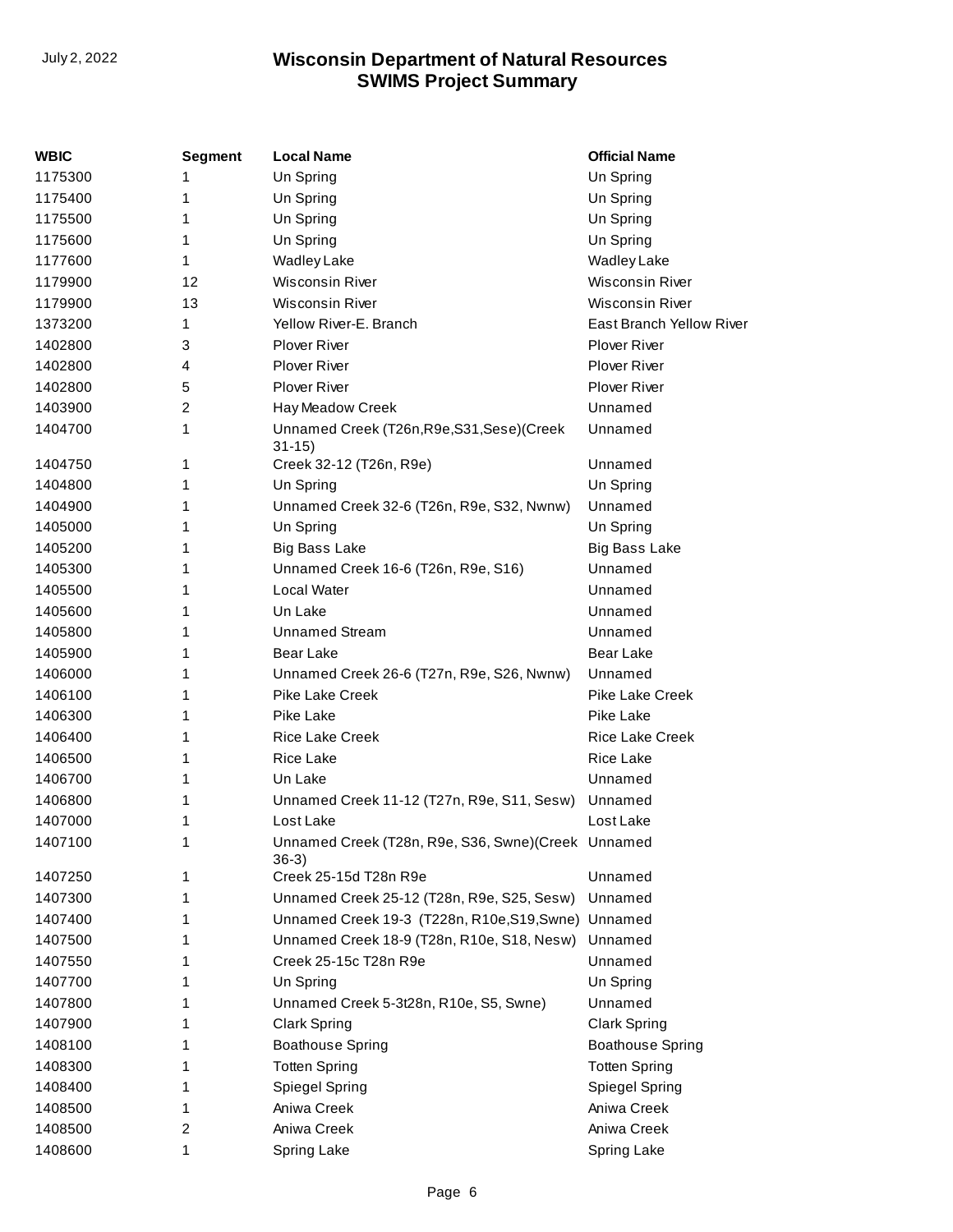| WBIC    | <b>Segment</b> | <b>Local Name</b>                       | <b>Official Name</b>        |
|---------|----------------|-----------------------------------------|-----------------------------|
| 1409800 | 1              | Hay Meadow Creek                        | Hay Meadow Creek            |
| 1412200 | 1              | Lake DuBay                              | Lake Du Bay                 |
| 1412200 | 2              | Lake Du Bay                             | Lake Du Bay                 |
| 1412600 | 1              | Little Eau Pleine River                 | Little Eau Pleine River     |
| 1412600 | 2              | Little Eau Pleine River                 | Little Eau Pleine River     |
| 1412700 | 1              | Little Eau Pleine Flowage               | Little Eau Pleine Flowage   |
| 1413600 | 1              | Mead Wla Pool No. 5                     | Mead Wla Pool No. 5         |
| 1414800 | 1              | Townline Reservoir*                     | Townline Reservoir*         |
| 1415100 | 1              | North Townline Flowage                  | North Townline Flowage      |
| 1415400 | 1              | Berkhahn Flowage                        | Berkhahn Flowage (Townline) |
| 1415500 | 1              | <b>Bear Creek</b>                       | <b>Bear Creek</b>           |
| 1415900 | 1              | Honey Island Flowage                    | Honey Island Flowage        |
| 1416200 | 1              | North Honey Island Flowage              | North Honey Island Flowage  |
| 1417600 | 1              | <b>Teal Flowage</b>                     | <b>Teal Flowage</b>         |
| 1417800 | 1              | <b>Fisher Flowage</b>                   | <b>Fisher Flowage</b>       |
| 1418100 | 1              | North Smoky Hill Flowage                | North Smoky Hill Flowage    |
| 1418400 | 1              | North Rice Lake                         | North Rice Lake             |
| 1418700 | 1              | South Rice Lake                         | South Rice Lake             |
| 1419000 | 1              | <b>Ten Pool</b>                         | Ten Pool                    |
| 1419300 | 1              | Smoky Hill Flowage                      | Smoky Hill Flowage          |
| 1419600 | 1              | West Honey Island Flowage               | West Honey Island Flowage   |
| 1420100 | 1              | Rangeline Flowage                       | Rangeline Flowage           |
| 1420200 | 1              | <b>Unnamed Stream</b>                   | Unnamed                     |
| 1420400 | 1              | <b>Wild Creek</b>                       | <b>Wild Creek</b>           |
| 1420500 | 1              | South Squaw Creek                       | South Squaw Creek           |
| 1420700 | 1              | <b>Squaw Creek</b>                      | Squaw Creek                 |
| 1420800 | 1              | <b>Scheure Creek</b>                    | <b>Scheuer Creek</b>        |
| 1421000 | 1              | <b>Unnamed Stream</b>                   | Unnamed                     |
| 1422100 | 1              | Main Flowage                            | Main Flowage                |
| 1422400 | 1              | McMillan Reservoir                      | McMillan Reservoir          |
| 1422800 | 1              | Horseshoe Flowage                       | Horseshoe Flowage           |
| 1423000 | 1              | Unnamed Ditch (T26n, R2e, S10, Sesw,37) | Unnamed                     |
| 1423100 | 1              | <b>Carlson Creek</b>                    | <b>Carlson Creek</b>        |
| 1423300 |                | Little Eau Claire River                 | Little Eau Claire River     |
| 1424100 |                | Un Lake                                 | Unnamed                     |
| 1424900 |                | Johnson Creek                           | Johnson Creek               |
| 1425100 |                | Un Lake                                 | Unnamed                     |
| 1425300 |                | Un Lake                                 | Unnamed                     |
| 1425500 | 1              | Un Lake                                 | Unnamed                     |
| 1425700 |                | Un Lake                                 | Unnamed                     |
| 1426200 |                | Peplin Creek                            | Peplin Creek                |
| 1426600 |                | Un Lake                                 | Unnamed                     |
| 1427200 | 2              | <b>Big Eau Pleine River</b>             | <b>Big Eau Pleine River</b> |
| 1427200 | 3              | <b>Big Eau Pleine River</b>             | <b>Big Eau Pleine River</b> |
| 1427200 | 4              | <b>Big Eau Pleine River</b>             | <b>Big Eau Pleine River</b> |
| 1427400 | 1              | Big Eau Pleine Flowage                  | Big Eau Pleine Reservoir    |
| 1427400 | 2              | Big Eau Pleine Reservoir                | Big Eau Pleine Reservoir    |
| 1427700 | 1              | Freeman Creek                           | Freeman Creek               |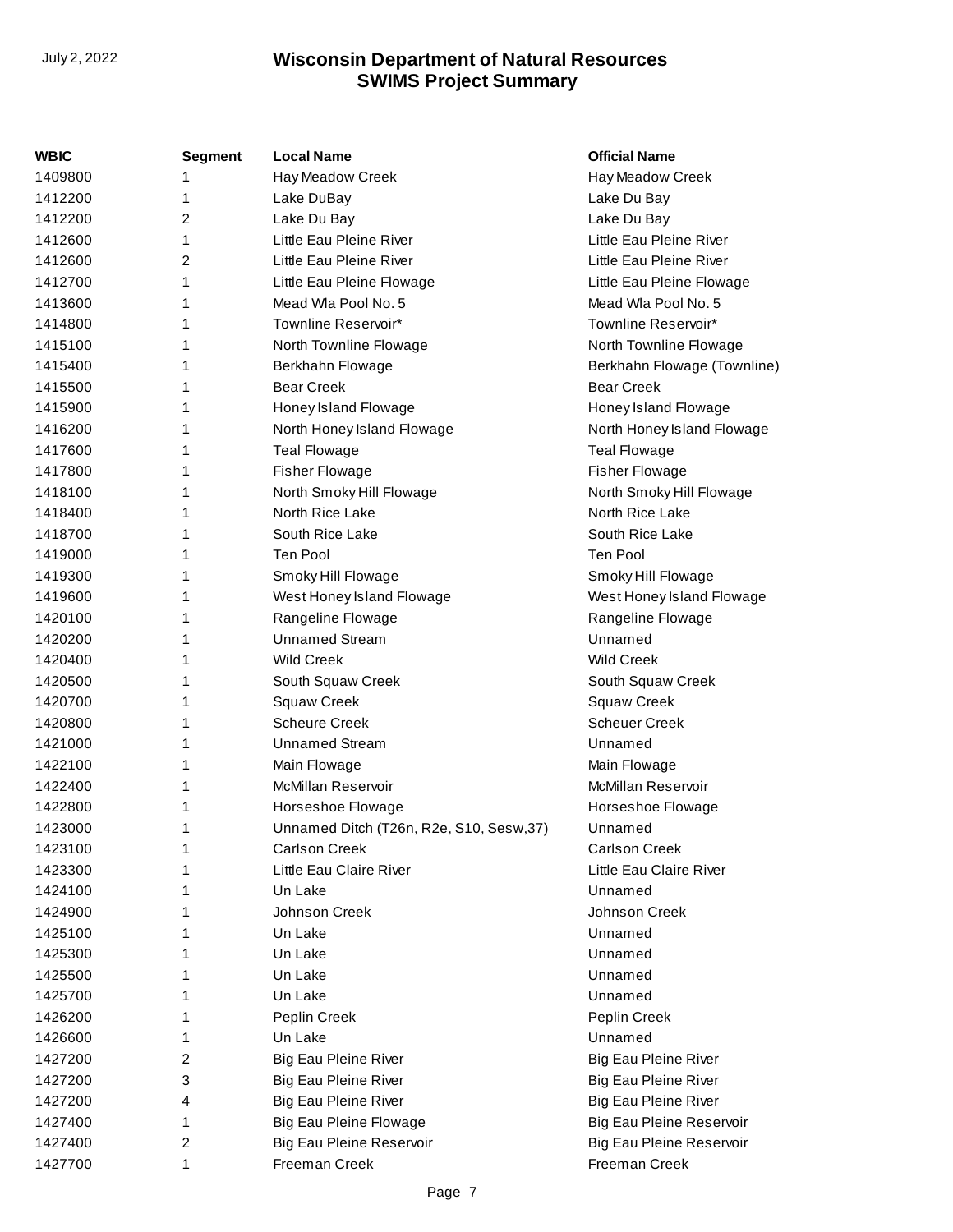| WBIC    | <b>Segment</b> | <b>Local Name</b>                         | <b>Official Name</b>             |
|---------|----------------|-------------------------------------------|----------------------------------|
| 1427700 | 2              | <b>Freeman Creek</b>                      | Freeman Creek                    |
| 1427700 | 3              | <b>Freeman Creek</b>                      | <b>Freeman Creek</b>             |
| 1427800 | 1              | Unnamed Creek 26-1 (T27n, R5e, S26, Nene) | Unnamed                          |
| 1428100 | 1              | <b>Burns Creek</b>                        | <b>Burns Creek</b>               |
| 1428600 | 1              | Big Eau Pleine River - Un Bay             | Big Eau Pleine River - Un Bay    |
| 1428700 | 1              | Fenwood Creek                             | Fenwood Creek                    |
| 1428700 | 2              | <b>Fenwood Creek</b>                      | Fenwood Creek                    |
| 1428800 | 1              | Rocky Run Creek                           | Rocky Run                        |
| 1428900 | 1              | <b>Unnamed Stream</b>                     | Unnamed                          |
| 1429400 | 1              | Unnamed Creek (T27n, R4e, S20, Sesw)      | <b>Connor Mill Creek</b>         |
| 1429500 | 1              | Local Water                               | Unnamed                          |
| 1429600 | 1              | <b>Rock Creek</b>                         | <b>Rock Creek</b>                |
| 1429700 | 1              | Noisy Creek                               | Noisy Creek                      |
| 1429900 | 1              | Hamann Creek                              | Hamann Creek                     |
| 1430200 | 1              | Local Water                               | Unnamed                          |
| 1430300 | 1              | <b>Brod Creek</b>                         | <b>Brod Creek</b>                |
| 1430700 | 1              | <b>Dill Creek</b>                         | <b>Dill Creek</b>                |
| 1430700 | 2              | <b>Dill Creek</b>                         | <b>Dill Creek</b>                |
| 1430800 | 1              | <b>Raeder Creek</b>                       | <b>Raeder Creek</b>              |
| 1430900 | 1              | <b>Winding Creek</b>                      | <b>Winding Creek</b>             |
| 1431400 | 1              | Local Water                               | Unnamed                          |
| 1431500 | 1              | Elm Brook                                 | Elm Brook                        |
| 1431500 | 2              | Elm Brook                                 | Elm Brook                        |
| 1431800 | 1              | <b>Randall Creek</b>                      | <b>Randall Creek</b>             |
| 1431800 | 2              | <b>Randall Creek</b>                      | <b>Randall Creek</b>             |
| 1431900 | 1              | Marsh Creek                               | Marsh Creek                      |
| 1431900 | 2              | Marsh Creek                               | Marsh Creek                      |
| 1432200 | 1              | Porky Creek                               | Porky Creek                      |
| 1432200 | 2              | Porky Creek                               | Porky Creek                      |
| 1432300 | 1              | E Br Big Eau Pleine River                 | East Branch Big Eau Pleine River |
| 1432500 | 1              | Unnamed Creek (T29n, R2e, S2, Nwse, 37)   | Unnamed                          |
| 1432700 | 1              | W Branch Big Eau Pleine River             | West Branch Big Eau Pleine River |
| 1434500 | 1              | Hog Creek                                 | <b>Hog Creek</b>                 |
| 1434500 | 2              | <b>Hog Creek</b>                          | <b>Hog Creek</b>                 |
| 1434900 | 1              | Mosinee Flowage                           | Mosinee Flowage                  |
| 1435000 | 1              | <b>Bull Junior Creek</b>                  | <b>Bull Junior Creek</b>         |
| 1435200 | 1              | Sampson Creek                             | Sampson Creek                    |
| 1435600 | 1              | Little Bull Junior Creek                  | Little Bull Junior Creek         |
| 1435700 | 1              | Unnamed Lake                              | Cemetery Slough                  |
| 1435800 | 1              | Half Moon Lake                            | Half Moon Lake                   |
| 1435900 | 1              | <b>Roberts Creek</b>                      | <b>Roberts Creek</b>             |
| 1436000 | 1              | <b>Roberts Creek</b>                      | Unnamed                          |
| 1436100 | 1              | Wis River-Un Bay                          | Wisconsin River - Unnamed Bay    |
| 1436200 | 1              | <b>Fourmile Creek</b>                     | <b>Fourmile Creek</b>            |
| 1436200 | 2              | <b>Fourmile Creek</b>                     | <b>Fourmile Creek</b>            |
| 1436200 | 3              | <b>Fourmile Creek</b>                     | <b>Fourmile Creek</b>            |
| 1436400 | 1              | Unnamed Creek (T27n, R07e, S06)           | Unnamed                          |
| 1436800 | 1              | Unnamed Creek 27-15 (T28n, R06e, S27)     | Unnamed                          |
|         |                |                                           |                                  |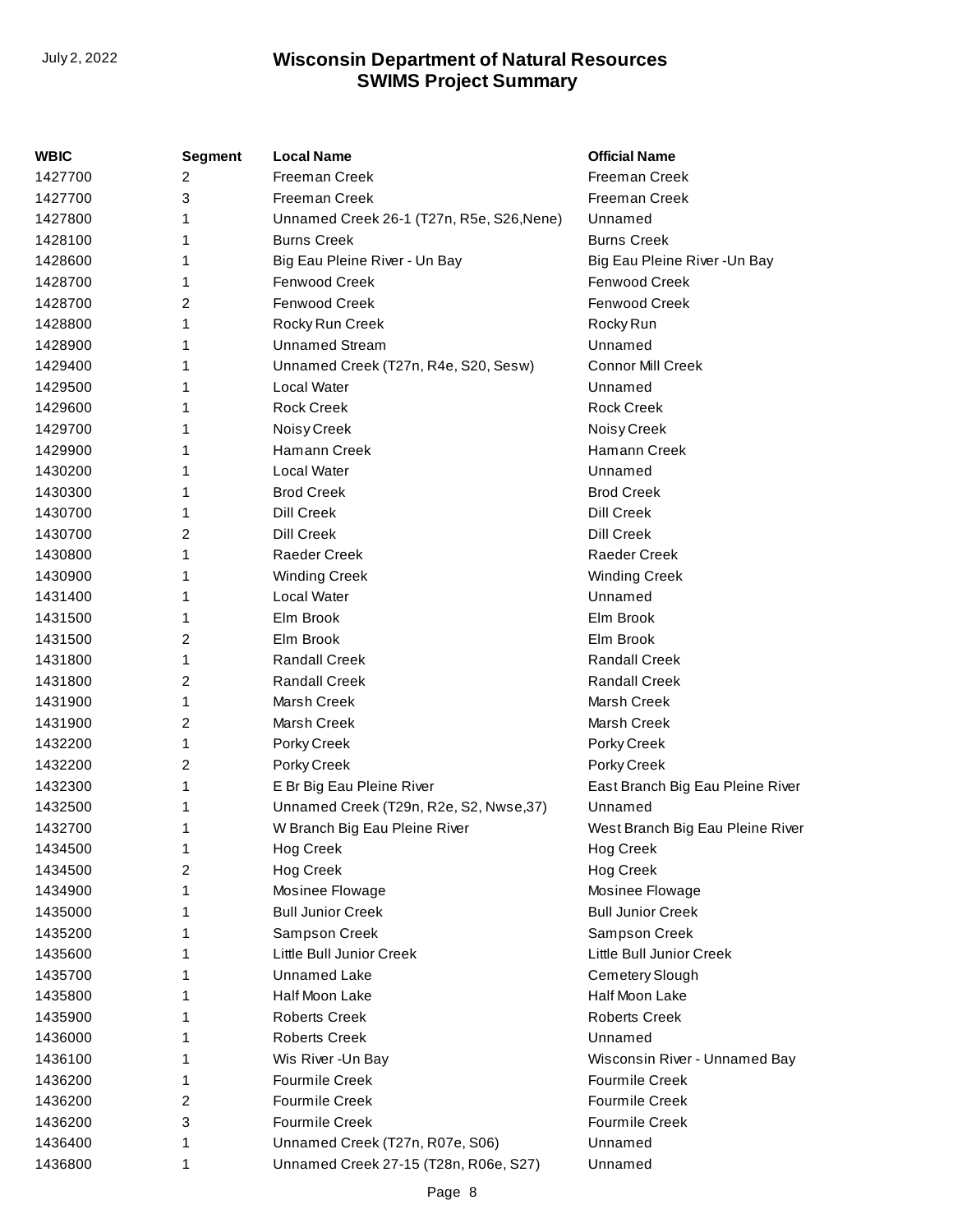| WBIC    | <b>Segment</b> | <b>Local Name</b>                               | <b>Official Name</b>        |
|---------|----------------|-------------------------------------------------|-----------------------------|
| 1436900 | 1              | Unnamed Creek 28-9 (T28n, R06e, S28)            | Unnamed                     |
| 1437100 | 2              | <b>Black Creek</b>                              | <b>Black Creek</b>          |
| 1437200 | 1              | Unnamed Creek 33-5 (T28n, R07e, S33)            | Unnamed                     |
| 1437300 | 1              | <b>Cedar Creek</b>                              | Cedar Creek                 |
| 1437500 | 1              | Lake Wausau                                     | Lake Wausau                 |
| 1437600 | 1              | Eau Claire River                                | Eau Claire River            |
| 1437600 | 2              | Eau Claire River                                | Eau Claire River            |
| 1437800 | 1              | Eau Claire Flowage (Schofield)                  | Eau Claire Flowage          |
| 1437900 | 1              | <b>Big Sandy Creek</b>                          | <b>Big Sandy Creek</b>      |
| 1437900 | 2              | <b>Big Sandy Creek</b>                          | <b>Big Sandy Creek</b>      |
| 1438000 | 1              | Sampson Creek                                   | Sampson Creek               |
| 1438100 | 1              | Little Sandy Creek                              | Little Sandy Creek          |
| 1438400 | 1              | <b>Prahl Creek</b>                              | <b>Prahl Creek</b>          |
| 1438700 | 1              | E Br Big Sandy Creek                            | East Branch Big Sandy Creek |
| 1438800 | 1              | Unnamed                                         | Unnamed                     |
| 1439100 | 1              | <b>Silver Creek</b>                             | <b>Silver Creek</b>         |
| 1439300 | 1              | Clay Pond                                       | Clay Pond                   |
| 1439400 | 1              | Mole Brook                                      | Mole Brook                  |
| 1439700 | 1              | Unnamed Creek Trib To Skulen Cr                 | Unnamed                     |
| 1440050 | 1              | Un Lake                                         | Unnamed                     |
| 1440100 | 1              | <b>Skulen Creek</b>                             | <b>Skulen Creek</b>         |
| 1440600 | 1              | Steinke Pond                                    | Steinke Pond                |
| 1440800 | 1              | <b>Spring Brook Creek</b>                       | Spring Brook                |
| 1441800 | 1              | Owen Creek (Oldens Creek)                       | <b>Oldens Creek</b>         |
| 1441800 | 2              | Owen Creek (Oldens Creek)                       | <b>Oldens Creek</b>         |
| 1451800 | 4              | <b>Big Rib River</b>                            | <b>Big Rib River</b>        |
| 1451800 | 5              | Big Rib River                                   | <b>Big Rib River</b>        |
| 1451800 | 6              | <b>Big Rib River</b>                            | <b>Big Rib River</b>        |
| 1451800 | 7              | <b>Big Rib River</b>                            | <b>Big Rib River</b>        |
| 1451800 | 8              | <b>Big Rib River</b>                            | <b>Big Rib River</b>        |
| 1451900 | 3              | Little Rib River                                | Little Rib River            |
| 1452000 | 1              | Unnamed Creek (T29n, R07e, S29)                 | Unnamed                     |
| 1452200 | 1              | Little Brook                                    | Little Brook                |
| 1452300 |                | Unnamed Creek (T29n, R06e, S24)                 | Unnamed                     |
| 1452700 | 1              | Unnamed Creek 3-12 (T29n, R6e, S3, Swse,<br>37) | Unnamed                     |
| 1452900 | 1              | West Fork Little Rib River                      | West Fork Little Rib River  |
| 1452900 | 2              | West Fork Little Rib River                      | West Fork Little Rib River  |
| 1453100 | 1              | Local Water                                     | Unnamed                     |
| 1453200 | 1              | Unnamed Trib to W Fk Little Rib River           | Unnamed                     |
| 1453200 | 2              | Local Water                                     | Unnamed                     |
| 1453300 | 1              | Local Water                                     | Unnamed                     |
| 1453500 | 1              | Unnamed Creek (T30n, R5e, S13, Sese, 37)        | Unnamed                     |
| 1453600 |                | Creek 33-4                                      | Unnamed                     |
| 1453900 | 1              | Local Water                                     | Unnamed                     |
| 1454200 |                | Unnamed Channel Big Rib River                   | Big Rib River - Un Channel  |
| 1454300 | 1              | Kennedy Creek                                   | Kennedy Creek               |
| 1454400 | 1              | Unnamed Creeks (30) And One Ditch               | Unnamed                     |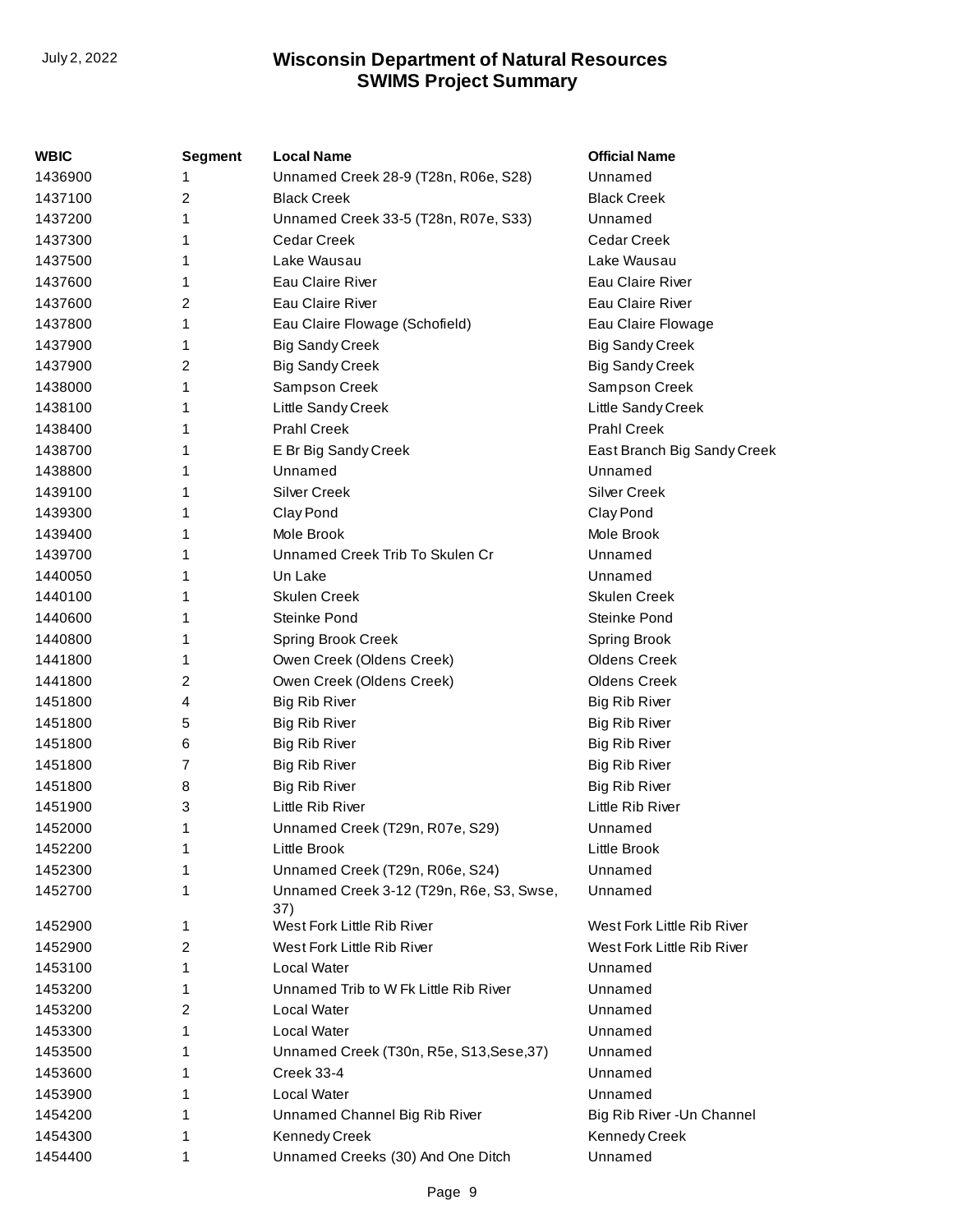| WBIC    | Segment        | <b>Local Name</b>                               | <b>Official Name</b> |
|---------|----------------|-------------------------------------------------|----------------------|
| 1454600 | 1              | Tributary to Big Rib River                      | Unnamed              |
| 1454700 | 1              | <b>Unnamed Stream</b>                           | Unnamed              |
| 1454800 | 1              | <b>Unnamed Stream</b>                           | Unnamed              |
| 1455100 | 1              | <b>Unnamed Stream</b>                           | Unnamed              |
| 1455200 | 1              | <b>Artus Creek</b>                              | <b>Artus Creek</b>   |
| 1455300 | 1              | <b>Unnamed Stream</b>                           | Unnamed              |
| 1455400 | 1              | <b>Unnamed Stream</b>                           | Unnamed              |
| 1455500 | 1              | <b>Unnamed Stream</b>                           | Unnamed              |
| 1455600 | 1              | <b>Scotch Creek</b>                             | <b>Scotch Creek</b>  |
| 1455600 | 2              | <b>Scotch Creek</b>                             | <b>Scotch Creek</b>  |
| 1455600 | 3              | <b>Scotch Creek</b>                             | <b>Scotch Creek</b>  |
| 1455600 | 4              | <b>Scotch Creek</b>                             | <b>Scotch Creek</b>  |
| 1455700 | 1              | Unnamed Creek 10-2 (T28n, R5e, S10)             | Unnamed              |
| 1455700 | $\overline{2}$ | <b>Local Water</b>                              | Unnamed              |
| 1455800 | 1              | Soda Creek                                      | Soda Creek           |
| 1455800 | 2              | Soda Creek                                      | Soda Creek           |
| 1455900 | 1              | Local Water                                     | Unnamed              |
| 1456000 | 1              | Local Water                                     | Unnamed              |
| 1456100 | 1              | Local Water                                     | Unnamed              |
| 1456200 | 1              | <b>Local Water</b>                              | Unnamed              |
| 1456300 | 1              | <b>Local Water</b>                              | Unnamed              |
| 1456400 | 1              | Pet Brook Creek                                 | Pet Brook            |
| 1456500 | 1              | Local Water                                     | Unnamed              |
| 1456600 | 1              | <b>Local Water</b>                              | Unnamed              |
| 1456700 | 1              | Local Water                                     | Unnamed              |
| 1456800 | 1              | Local Water                                     | Unnamed              |
| 1456900 | 1              | Omar Creek                                      | Omar Creek           |
| 1456900 | 2              | Omar Creek                                      | Omar Creek           |
| 1457000 | 1              | Local Water                                     | Unnamed              |
| 1457100 | 1              | Local Water                                     | Unnamed              |
| 1457200 | 1              | <b>Local Water</b>                              | Unnamed              |
| 1457300 | 1              | <b>Pine Creek</b>                               | <b>Pine Creek</b>    |
| 1457400 | 1              | Unnamed Stream                                  | Unnamed              |
| 1457500 | 1              | <b>Unnamed Stream</b>                           | Unnamed              |
| 1457600 | 1              | <b>Unnamed Stream</b>                           | Unnamed              |
| 1457800 | 1              | Unnamed Creek 16-6                              | Unnamed              |
| 1458000 | 1              | Local Water                                     | Unnamed              |
| 1458100 | 1              | <b>Einert Creek</b>                             | <b>Einert Creek</b>  |
| 1458200 | 1              | <b>Black Creek</b>                              | <b>Black Creek</b>   |
| 1458200 | 2              | <b>Black Creek</b>                              | <b>Black Creek</b>   |
| 1458200 | 3              | Black Creek (T30n, R3e)                         | <b>Black Creek</b>   |
| 1458300 | 1              | Unnamed Creek 2-13 (T29n, R4e, S2, Nwse,<br>37) | Unnamed              |
| 1458400 | 1              | Creek 2-14 (T29n, R4e)                          | Unnamed              |
| 1458500 | 1              | <b>Unnamed Stream</b>                           | Unnamed              |
| 1458600 | 1              | <b>Drewek Creek</b>                             | Drewek Creek         |
| 1458600 | 2              | <b>Drewek Creek</b>                             | Drewek Creek         |
| 1458700 | 1              | <b>Unnamed Stream</b>                           | Unnamed              |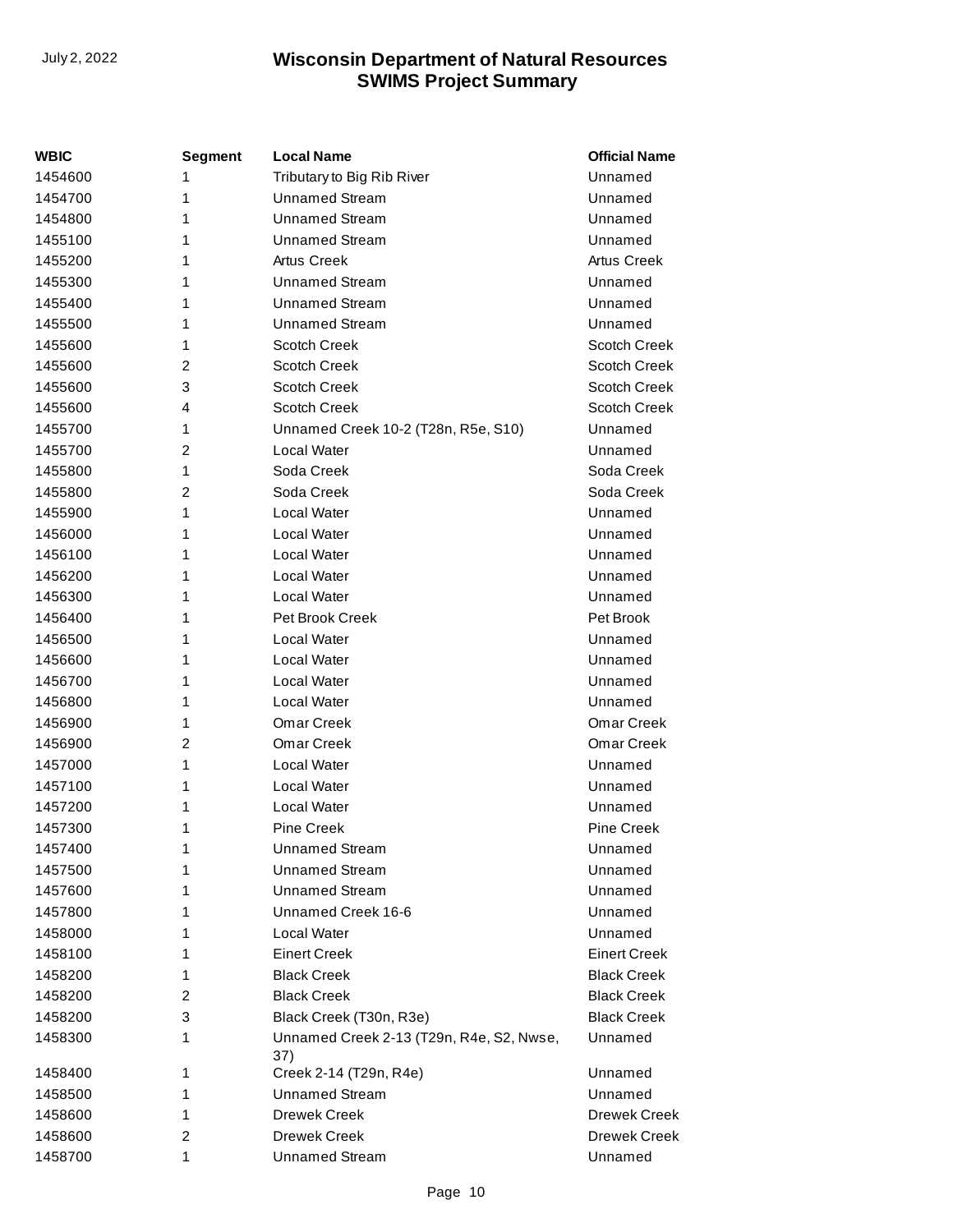| WBIC    | <b>Segment</b> | <b>Local Name</b>                                         | <b>Official Name</b>  |
|---------|----------------|-----------------------------------------------------------|-----------------------|
| 1458800 | 1              | Unnamed Creek (T29n, R4e, S2, Swse, 37)                   | Unnamed               |
| 1458800 | 2              | <b>Unnamed Stream</b>                                     | Unnamed               |
| 1458900 | 1              | <b>Unnamed Stream</b>                                     | Unnamed               |
| 1459000 | 1              | Potato Creek                                              | Potato Creek          |
| 1459100 | 1              | <b>Unnamed Stream</b>                                     | Unnamed               |
| 1459200 | 1              | Unnamed Creek 25-11 (T30n, R3e, S25, Swsw, Unnamed<br>37) |                       |
| 1459300 | 1              | <b>Beaver Creek</b>                                       | <b>Beaver Creek</b>   |
| 1459400 | 1              | <b>Unnamed Stream</b>                                     | Unnamed               |
| 1459500 | 1              | <b>Unnamed Stream</b>                                     | Unnamed               |
| 1459800 | 1              | <b>Unnamed Stream</b>                                     | Unnamed               |
| 1459900 | 1              | Unnamed Creek 21-14(T30n, R4e, S2, Nwse,<br>37)           | Unnamed               |
| 1459900 | 2              | Unnamed Creek 21-14 (T30n, R4e, S2, Nwse,<br>37)          | Unnamed               |
| 1459900 | 3              | Unnamed Creek 21-14(T30n, R4e, S2, Nwse,<br>37)           | Unnamed               |
| 1460100 | 1              | <b>Unnamed Lake</b>                                       | Unnamed               |
| 1460200 | 1              | Unnamed Stream                                            | Unnamed               |
| 1460400 | 1              | Unnamed Creek (T30n, R3e, S21, Swnw,)                     | Unnamed               |
| 1460500 | 1              | Unnamed Cr 17-6 (T30n, R3e, S17, Nwnw, 37)                | Unnamed               |
| 1460600 | 1              | Unnamed Creek 5-12 (T30n, R3e, S5, Sesw,<br>37)           | Unnamed               |
| 1460700 | 1              | <b>Unnamed Stream</b>                                     | Unnamed               |
| 1461100 | 1              | Mcginnis Creek                                            | <b>McGinnis Creek</b> |
| 1461100 | 2              | Mcginnis Creek                                            | <b>McGinnis Creek</b> |
| 1461300 | 1              | <b>Grass Creek</b>                                        | <b>Grass Creek</b>    |
| 1461500 | 1              | Unnamed Creek 12-14 (T30n, R4e, S12, Nwse,<br>37)         | Unnamed               |
| 1461900 | 1              | <b>Local Water</b>                                        | Unnamed               |
| 1462100 | 1              | <b>Stony Creek</b>                                        | <b>Stony Creek</b>    |
| 1462300 | 1              | <b>Baldwin Creek</b>                                      | <b>Baldwin Creek</b>  |
| 1462300 | 2              | <b>Baldwin Creek</b>                                      | <b>Baldwin Creek</b>  |
| 1462300 | 3              | <b>Baldwin Creek</b>                                      | <b>Baldwin Creek</b>  |
| 1469800 | 1              | Local Water                                               | Unnamed               |
| 1469900 | 1              | Jim Moore Creek                                           | Jim Moore Creek       |
| 1470000 | 1              | <b>Stoney Creek</b>                                       | <b>Stony Creek</b>    |
| 1470200 | 1              | Lentz Creek                                               | Lentz Creek           |
| 1470300 | 1              | <b>Bottle Creek</b>                                       | <b>Bottle Creek</b>   |
| 1470400 | 1              | <b>Silver Creek</b>                                       | <b>Silver Creek</b>   |
| 1470700 | 1              | <b>Trappe River</b>                                       | <b>Trappe River</b>   |
| 1470700 | 2              | <b>Trappe River</b>                                       | <b>Trappe River</b>   |
| 1470800 | 1              | Little Trappe River                                       | Little Trappe River   |
| 1471100 | 1              | Local Water                                               | Unnamed               |
| 1471300 | 1              | <b>Big Cain Creek</b>                                     | <b>Big Cain Creek</b> |
| 1471400 | 1              | Little Cain Creek                                         | Little Cain Creek     |
| 1471800 | 1              | Camp Creek                                                | Camp Creek            |
| 1471900 | 1              | Creek 18-7                                                | Unnamed               |
| 1472000 | 1              | Prospect Creek (Cain Creek)                               | <b>Prospect Creek</b> |
| 1475200 | 1              | County Line Creek                                         | County Line Creek     |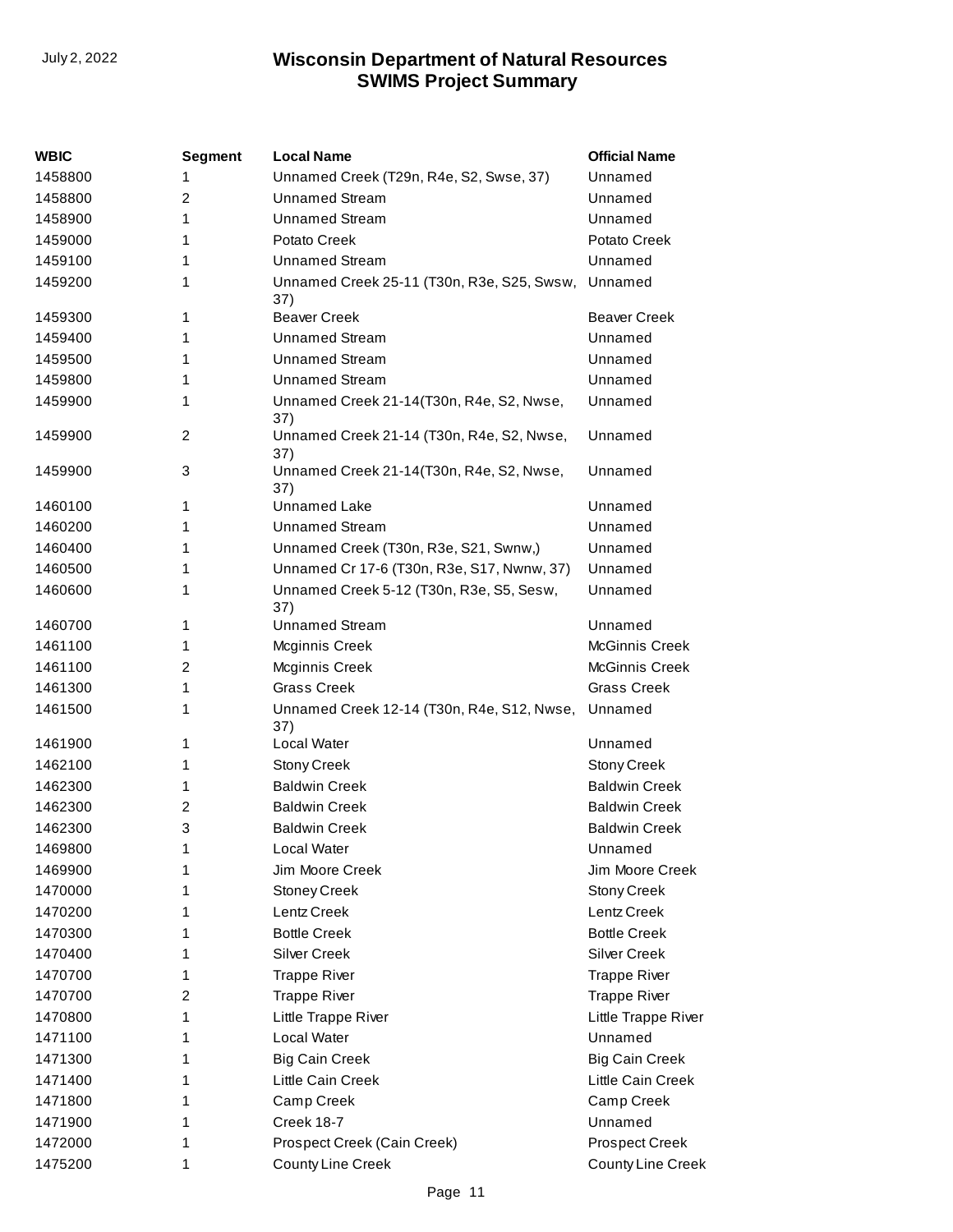| WBIC    | <b>Segment</b> | <b>Local Name</b>                                  | <b>Official Name</b> |
|---------|----------------|----------------------------------------------------|----------------------|
| 1475400 | 1              | Local Water                                        | Unnamed              |
| 1493900 | $\overline{2}$ | Creek 19-13 (T31N, R6E)                            | Unnamed              |
| 3000047 | 1              | TRIBUTARY TO THE LITTLE EAU PLEINE<br><b>RIVER</b> | Unnamed              |
| 3000103 | 1              | <b>Unnamed Stream</b>                              | Unnamed              |
| 3000157 | 1              | Creek 21-14 T30n R3e                               | Unnamed              |
| 3000158 | 1              | Creek 27-13 T27n R10e                              | Unnamed              |
| 3000199 | 1              | Creek 2-3                                          | Unnamed              |
| 3000200 | 1              | Creek 35-8 (T27n, R10e)                            | Unnamed              |
| 3000205 | 1              | Creek 33-4 (T31N, R5E)                             | Unnamed              |
| 3000205 | 2              | Creek 33-4 (T31N, R5E)                             | Unnamed              |
| 3999989 | 1              | Scotch Creek                                       | Scotch Creek         |
| 3999991 | 1              | <b>Drewek Creek</b>                                | <b>Drewek Creek</b>  |
| 5008807 | 1              | <b>Unnamed Stream</b>                              | Unnamed              |
| 5008838 | 1              | <b>Unnamed Stream</b>                              | Unnamed              |
| 5008861 | 1              | <b>Unnamed Stream</b>                              | Unnamed              |
| 5008908 | 1              | <b>Unnamed Stream</b>                              | Unnamed              |
| 5008956 | 1              | <b>Unnamed Stream</b>                              | Unnamed              |
| 5008965 | 1              | Local Water                                        | Unnamed              |
| 5009092 | 1              | <b>Unnamed Stream</b>                              | Unnamed              |
| 5009096 | 1              | <b>Unnamed Stream</b>                              | Unnamed              |
| 5009110 | 1              | <b>Unnamed Stream</b>                              | Unnamed              |
| 5009124 | 1              | <b>Unnamed Stream</b>                              | Unnamed              |
| 5009163 | 1              | <b>Unnamed Stream</b>                              | Unnamed              |
| 5009170 | 1              | <b>Unnamed Stream</b>                              | Unnamed              |
| 5009203 | 1              | <b>Unnamed Stream</b>                              | Unnamed              |
| 5009228 | 1              | <b>Unnamed Stream</b>                              | Unnamed              |
| 5009269 | 1              | <b>Unnamed Stream</b>                              | Unnamed              |
| 5009282 | 1              | <b>Unnamed Stream</b>                              | Unnamed              |
| 5009284 | 1              | Unnamed                                            | Unnamed              |
| 5009308 | 1              | <b>Unnamed Stream</b>                              | Unnamed              |
| 5009311 | 1              | <b>Unnamed Stream</b>                              | Unnamed              |
| 5009354 | 1              | <b>Unnamed Stream</b>                              | Unnamed              |
| 5009366 | 1              | <b>Unnamed Stream</b>                              | Unnamed              |
| 5009370 | 1              | <b>Unnamed Stream</b>                              | Unnamed              |
| 5009419 | 1              | <b>Unnamed Stream</b>                              | Unnamed              |
| 5009420 | 1              | <b>Unnamed Stream</b>                              | Unnamed              |
| 5009436 | 1              | <b>Unnamed Stream</b>                              | Unnamed              |
| 5009489 | 1              | Unnamed                                            | Unnamed              |
| 5009524 | 1              | <b>Unnamed Stream</b>                              | Unnamed              |
| 5009526 | 1              | <b>Unnamed Stream</b>                              | Unnamed              |
| 5009527 | 1              | Creek 25-11 T30n R3e                               | Unnamed              |
| 5009563 | 1              | Local Water                                        | Unnamed              |
| 5009588 | 1              | <b>Unnamed Stream</b>                              | Unnamed              |
| 5009602 | 1              | <b>Unnamed Stream</b>                              | Unnamed              |
| 5009615 | 1              | <b>Unnamed Stream</b>                              | Unnamed              |
| 5009655 | 1              | Local Water                                        | Unnamed              |
| 5009661 | 1              | <b>Unnamed Stream</b>                              | Unnamed              |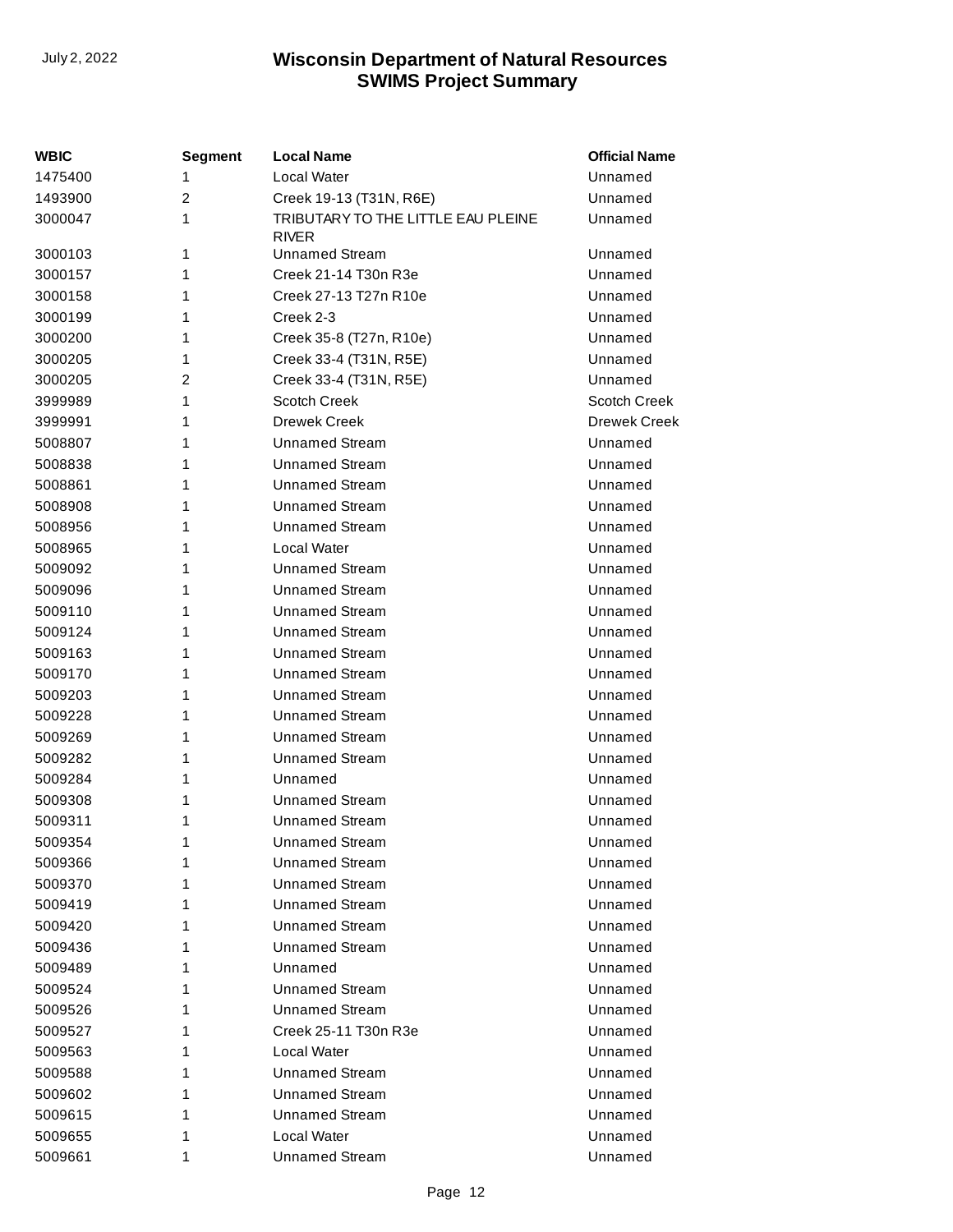| <b>WBIC</b> | Segment | <b>Local Name</b>       | <b>Official Name</b> |
|-------------|---------|-------------------------|----------------------|
| 5009697     | 1       | Local Water             | Unnamed              |
| 5009708     | 1       | <b>Unnamed Stream</b>   | Unnamed              |
| 5009736     | 1       | <b>Unnamed Stream</b>   | Unnamed              |
| 5009785     | 1       | <b>Unnamed Stream</b>   | Unnamed              |
| 5009830     | 1       | <b>Bottleneck Creek</b> | Unnamed              |
| 5009840     | 1       | Unnamed                 | Unnamed              |
| 5009852     | 1       | <b>Unnamed Stream</b>   | Unnamed              |
| 5009853     | 1       | <b>Unnamed Stream</b>   | Unnamed              |
| 5009939     | 1       | <b>Unnamed Stream</b>   | Unnamed              |
| 5009944     | 1       | <b>Unnamed Stream</b>   | Unnamed              |
| 5009951     | 1       | <b>Unnamed Stream</b>   | Unnamed              |
| 5009961     | 1       | <b>Unnamed Stream</b>   | Unnamed              |
| 5009967     | 1       | <b>Unnamed Stream</b>   | Unnamed              |
| 5010009     | 1       | Unnamed                 | Unnamed              |
| 5010011     | 1       | <b>Unnamed Stream</b>   | Unnamed              |
| 5010048     | 1       | <b>Unnamed Stream</b>   | Unnamed              |
| 5010070     | 1       | <b>Unnamed Stream</b>   | Unnamed              |
| 5010089     | 1       | <b>Unnamed Stream</b>   | Unnamed              |
| 5010097     | 1       | <b>Unnamed Stream</b>   | Unnamed              |
| 5010125     | 1       | Local Water             | Unnamed              |
| 5010126     | 1       | <b>Unnamed Stream</b>   | Unnamed              |
| 5010142     | 1       | <b>Unnamed Stream</b>   | Unnamed              |
| 5010147     | 1       | <b>Unnamed Stream</b>   | Unnamed              |
| 5010175     | 1       | <b>Unnamed Stream</b>   | Unnamed              |
| 5010208     | 1       | <b>Unnamed Stream</b>   | Unnamed              |
| 5010213     | 1       | <b>Unnamed Stream</b>   | Unnamed              |
| 5010215     | 1       | <b>Unnamed Stream</b>   | Unnamed              |
| 5010300     | 1       | <b>Unnamed Stream</b>   | Unnamed              |
| 5010317     | 1       | <b>Unnamed Stream</b>   | Unnamed              |
| 5010352     | 1       | <b>Unnamed Stream</b>   | Unnamed              |
| 5010362     | 1       | <b>Unnamed Stream</b>   | Unnamed              |
| 5010403     | 1       | <b>Unnamed Stream</b>   | Unnamed              |
| 5010426     | 1       | <b>Unnamed Stream</b>   | Unnamed              |
| 5010440     | 1       | Unnamed Stream          | Unnamed              |
| 5010467     | 1       | Unnamed Stream          | Unnamed              |
| 5010472     | 1       | <b>Unnamed Stream</b>   | Unnamed              |
| 5010487     | 1       | <b>Unnamed Stream</b>   | Unnamed              |
| 5010498     | 1       | <b>Unnamed Stream</b>   | Unnamed              |
| 5010560     | 1       | <b>Unnamed Stream</b>   | Unnamed              |
| 5010569     | 1       | <b>Unnamed Stream</b>   | Unnamed              |
| 5010577     | 1       | <b>Unnamed Stream</b>   | Unnamed              |
| 5010589     | 1       | <b>Unnamed Stream</b>   | Unnamed              |
| 5010611     | 1       | <b>Unnamed Stream</b>   | Unnamed              |
| 5010642     | 1       | <b>Unnamed Stream</b>   | Unnamed              |
| 5010645     | 1       | <b>Unnamed Stream</b>   | Unnamed              |
| 5010675     | 1       | Local Water             | Unnamed              |
| 5010682     | 1       | Local Water             | Unnamed              |
| 5010686     | 1       | <b>Unnamed Stream</b>   | Unnamed              |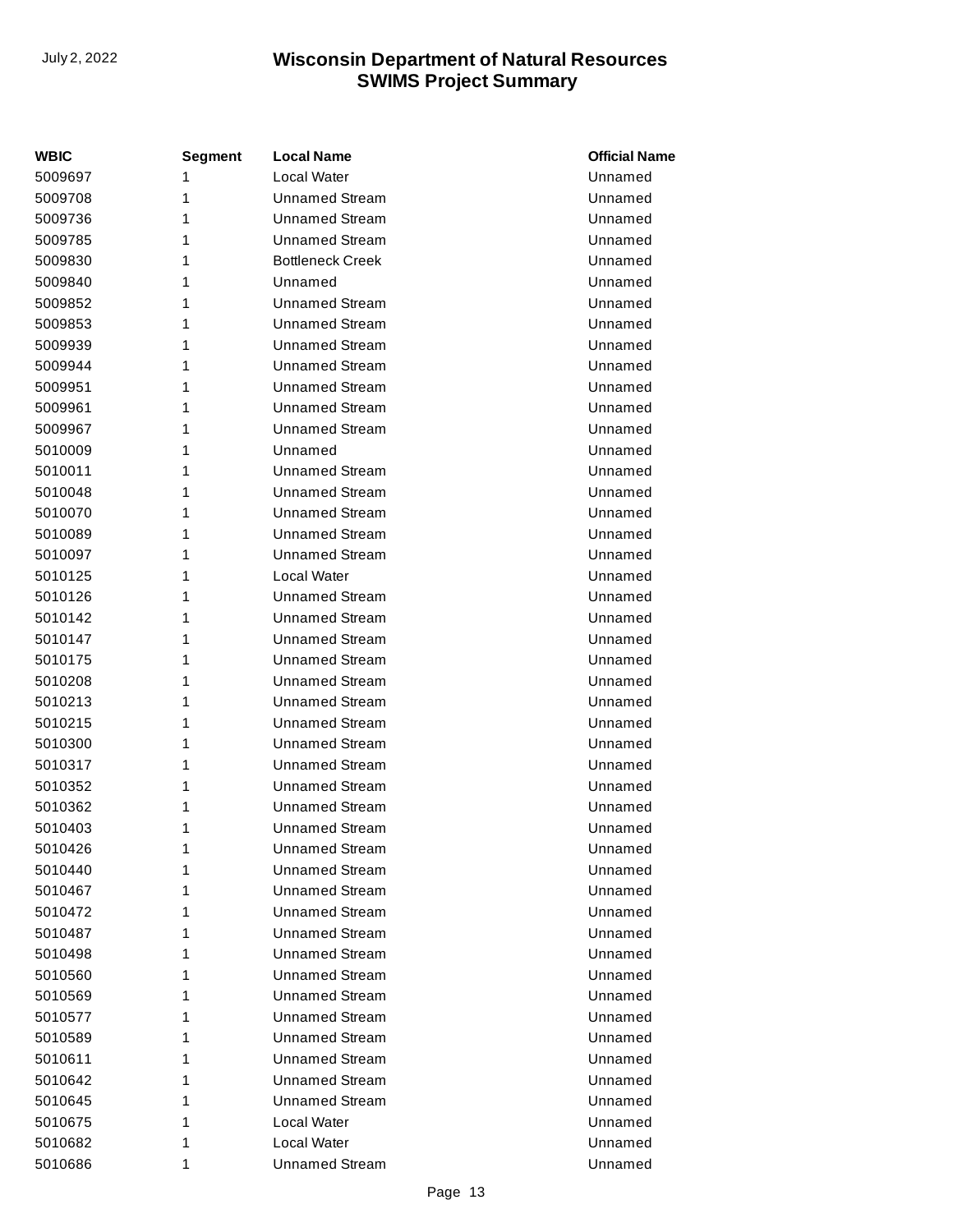| <b>WBIC</b> | Segment | <b>Local Name</b>     | <b>Official Name</b> |
|-------------|---------|-----------------------|----------------------|
| 5010690     | 1       | <b>Unnamed Stream</b> | Unnamed              |
| 5010699     | 1       | Local Water           | Unnamed              |
| 5010706     | 1       | Unnamed Stream        | Unnamed              |
| 5010708     | 1       | <b>Unnamed Stream</b> | Unnamed              |
| 5010712     | 1       | <b>Unnamed Stream</b> | Unnamed              |
| 5010742     | 1       | Local Water           | Unnamed              |
| 5010754     | 1       | Local Water           | Unnamed              |
| 5010762     | 1       | Local Water           | Unnamed              |
| 5010783     | 1       | <b>Unnamed Stream</b> | Unnamed              |
| 5010800     | 1       | Local Water           | Unnamed              |
| 5010805     | 1       | Local Water           | Unnamed              |
| 5010806     | 1       | Local Water           | Unnamed              |
| 5010831     | 1       | Local Water           | Unnamed              |
| 5010838     | 1       | <b>Unnamed Stream</b> | Unnamed              |
| 5010843     | 1       | <b>Local Water</b>    | Unnamed              |
| 5010865     | 1       | Local Water           | Unnamed              |
| 5010905     | 1       | Unnamed Stream        | Unnamed              |
| 5010912     | 1       | Local Water           | Unnamed              |
| 5010925     | 1       | Local Water           | Unnamed              |
| 5010950     | 1       | Local Water           | Unnamed              |
| 5011000     | 1       | Local Water           | Unnamed              |
| 5011010     | 1       | Local Water           | Unnamed              |
| 5011025     | 1       | Local Water           | Unnamed              |
| 5011049     | 1       | <b>Unnamed Stream</b> | Unnamed              |
| 5011057     | 1       | Local Water           | Unnamed              |
| 5011066     | 1       | Local Water           | Unnamed              |
| 5011110     | 1       | Unnamed Stream        | Unnamed              |
| 5011118     | 1       | <b>Unnamed Stream</b> | Unnamed              |
| 5011128     | 1       | <b>Unnamed Stream</b> | Unnamed              |
| 5011131     | 1       | <b>Unnamed Stream</b> | Unnamed              |
| 5011157     | 1       | <b>Unnamed Stream</b> | Unnamed              |
| 5011163     | 1       | <b>Unnamed Stream</b> | Unnamed              |
| 5011167     | 1       | <b>Unnamed Stream</b> | Unnamed              |
| 5011175     | 1       | Local Water           | Unnamed              |
| 5011191     | 1       | Local Water           | Unnamed              |
| 5011214     | 1       | Local Water           | Unnamed              |
| 5011218     | 1       | Local Water           | Unnamed              |
| 5011221     | 1       | Local Water           | Unnamed              |
| 5011225     | 1       | Local Water           | Unnamed              |
| 5011235     | 1       | Local Water           | Unnamed              |
| 5011236     | 1       | Local Water           | Unnamed              |
| 5011250     | 1       | <b>Unnamed Stream</b> | Unnamed              |
| 5011255     | 1       | Local Water           | Unnamed              |
| 5011289     | 1       | Local Water           | Unnamed              |
| 5011294     | 1       | Local Water           | Unnamed              |
| 5011297     | 1       | Local Water           | Unnamed              |
| 5011318     | 1       | Local Water           | Unnamed              |
| 5011337     | 1       | Local Water           | Unnamed              |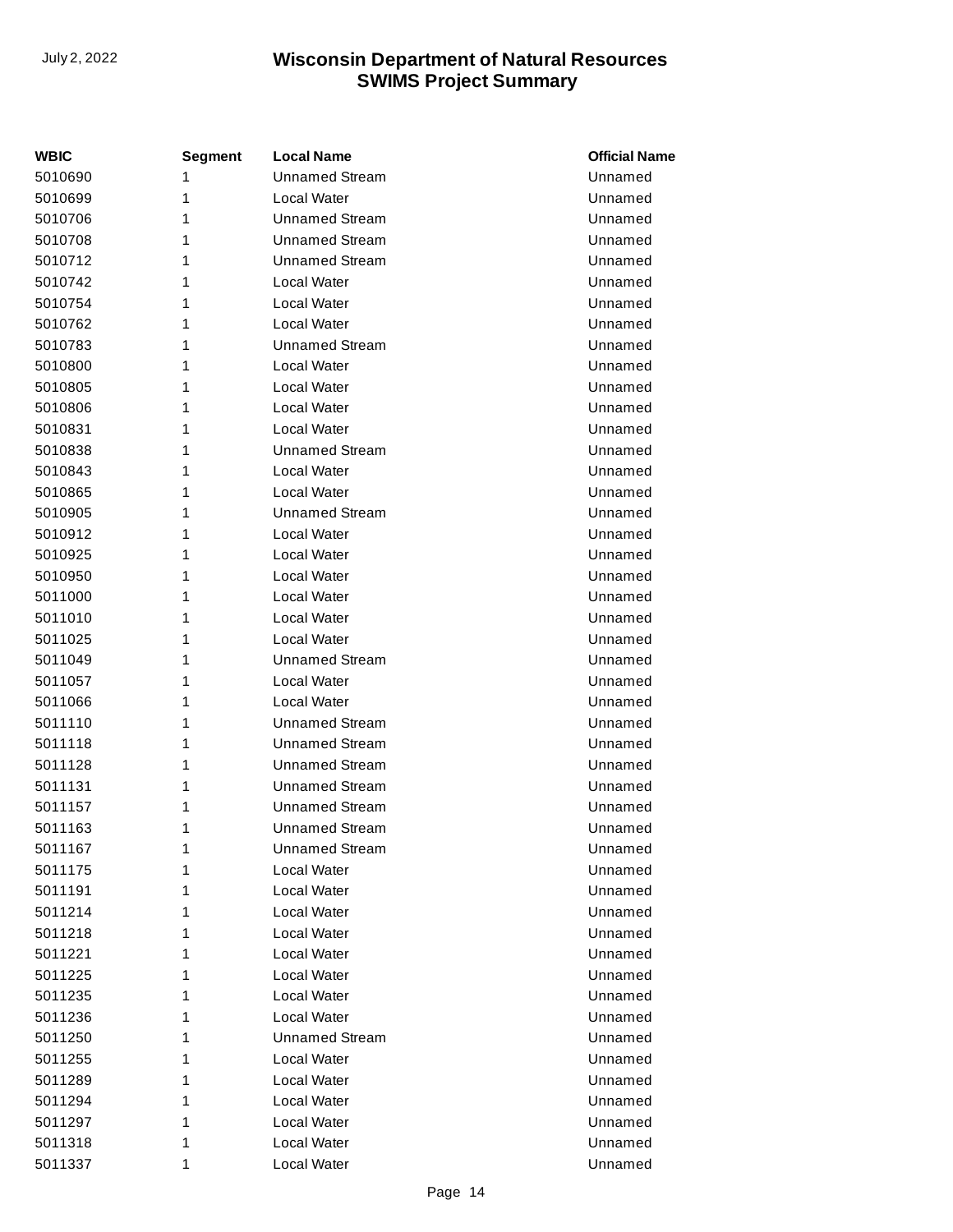| <b>WBIC</b> | <b>Segment</b> | <b>Local Name</b>     | <b>Official Name</b> |
|-------------|----------------|-----------------------|----------------------|
| 5011345     | 1              | Local Water           | Unnamed              |
| 5011350     | 1              | <b>Unnamed Stream</b> | Unnamed              |
| 5011373     | 1              | Local Water           | Unnamed              |
| 5011394     | 1              | Local Water           | Unnamed              |
| 5011436     | 1              | Local Water           | Unnamed              |
| 5011450     | 1              | Local Water           | Unnamed              |
| 5011458     | 1              | Local Water           | Unnamed              |
| 5011493     | 1              | Local Water           | Unnamed              |
| 5011494     | 1              | Local Water           | Unnamed              |
| 5011544     | 1              | Local Water           | Unnamed              |
| 5011551     | 1              | Local Water           | Unnamed              |
| 5011583     | 1              | Local Water           | Unnamed              |
| 5011584     | 1              | Local Water           | Unnamed              |
| 5011591     | 1              | Local Water           | Unnamed              |
| 5011603     | 1              | Local Water           | Unnamed              |
| 5011621     | 1              | Local Water           | Unnamed              |
| 5011629     | 1              | Local Water           | Unnamed              |
| 5011634     | 1              | Local Water           | Unnamed              |
| 5011635     | 1              | Local Water           | Unnamed              |
| 5011671     | 1              | Local Water           | Unnamed              |
| 5011679     | 1              | Local Water           | Unnamed              |
| 5011687     | 1              | Local Water           | Unnamed              |
| 5011694     | 1              | Local Water           | Unnamed              |
| 5011723     | 1              | Local Water           | Unnamed              |
| 5011735     | 1              | Local Water           | Unnamed              |
| 5011748     | 1              | Local Water           | Unnamed              |
| 5011783     | 1              | Local Water           | Unnamed              |
| 5011791     | 1              | Local Water           | Unnamed              |
| 5011795     | 1              | Local Water           | Unnamed              |
| 5011803     | 1              | Local Water           | Unnamed              |
| 5011846     | 1              | Local Water           | Unnamed              |
| 5011861     | 1              | Local Water           | Unnamed              |
| 5011878     | 1              | Local Water           | Unnamed              |
| 5011942     | 1              | Local Water           | Unnamed              |
| 5011963     | 1              | Local Water           | Unnamed              |
| 5011981     | 1              | Local Water           | Unnamed              |
| 5011989     | 1              | Local Water           | Unnamed              |
| 5012012     | 1              | Local Water           | Unnamed              |
| 5012016     | 1              | Local Water           | Unnamed              |
| 5012060     | 1              | Local Water           | Unnamed              |
| 5012064     | 1              | Local Water           | Unnamed              |
| 5012685     | 1              | <b>Unnamed Stream</b> | Unnamed              |
| 5012708     | 1              | Noisy Creek           | Unnamed              |
| 5013168     | 1              | <b>Unnamed Stream</b> | Unnamed              |
| 5013185     | 1              | <b>Unnamed Stream</b> | Unnamed              |
| 5013475     | 1              | <b>Unnamed Stream</b> | Unnamed              |
| 5013543     | 1              | <b>Unnamed Stream</b> | Unnamed              |
| 5013563     | 1              | <b>Unnamed Stream</b> | Unnamed              |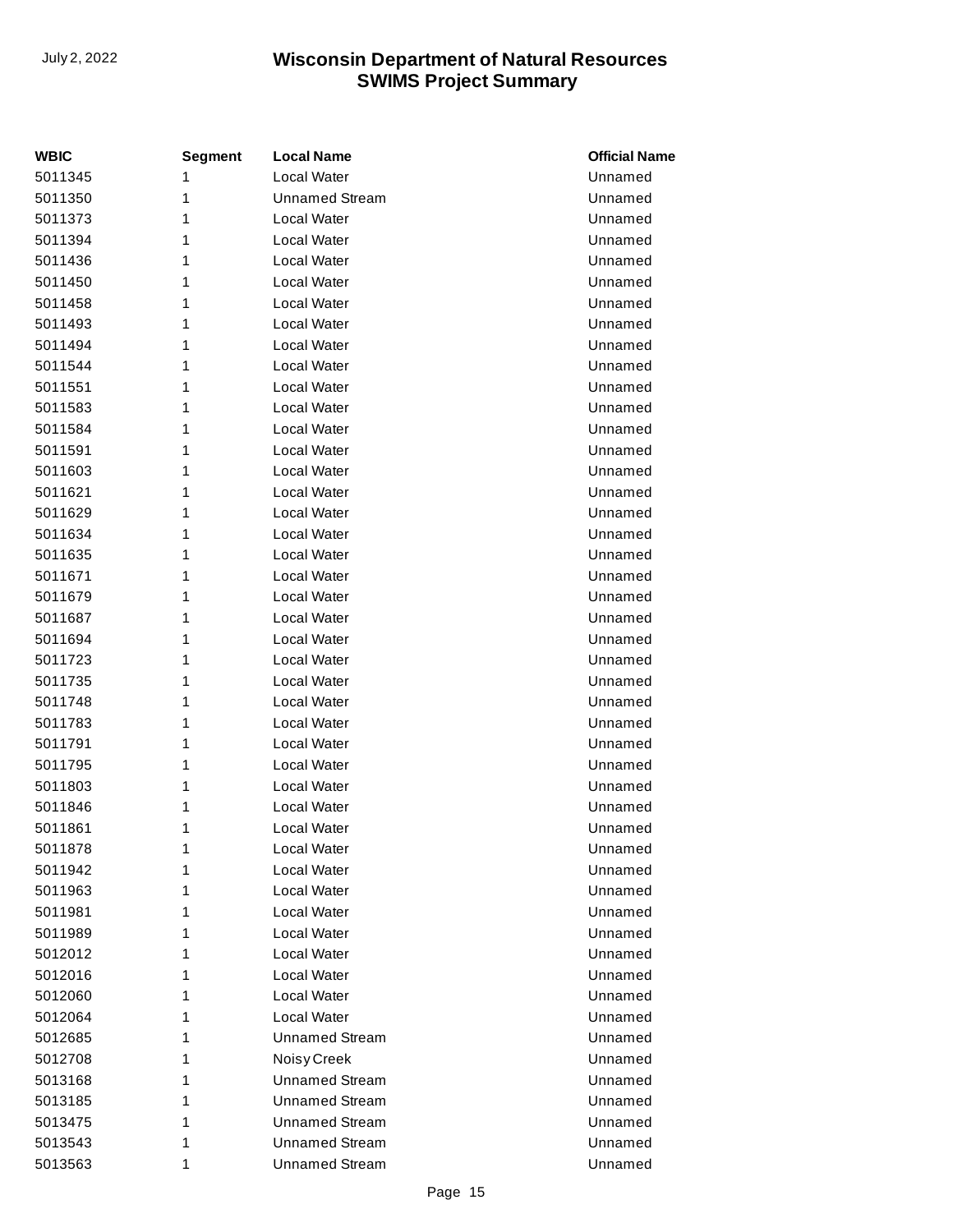| WBIC    | Segment | <b>Local Name</b>       | <b>Official Name</b> |
|---------|---------|-------------------------|----------------------|
| 5013583 | 1       | <b>Unnamed Stream</b>   | Unnamed              |
| 5013606 | 1       | <b>Unnamed Stream</b>   | Unnamed              |
| 5013711 | 1       | <b>Unnamed Stream</b>   | Unnamed              |
| 5013752 | 1       | Local Water             | Unnamed              |
| 5013787 | 1       | TRIBUTARY TO WILD CREEK | Unnamed              |
| 5013886 | 1       | <b>Unnamed Stream</b>   | Unnamed              |
| 5013943 | 1       | <b>Unnamed Stream</b>   | Unnamed              |
| 5014474 | 1       | Creek 30-15 T26n R9e    | Unnamed              |
| 5014667 | 1       | <b>Unnamed Stream</b>   | Unnamed              |
| 5014778 | 1       | <b>Unnamed Stream</b>   | Unnamed              |
| 5530546 | 1       | Local Water             | Unnamed              |
| 5530586 | 1       | Local Water             | Unnamed              |
| 5530908 | 1       | Local Water             | Unnamed              |
| 5530968 | 1       | Local Water             | Unnamed              |
| 5531202 | 1       | Local Water             | Unnamed              |
| 5531325 | 1       | Local Water             | Unnamed              |
| 5531373 | 1       | Local Water             | Unnamed              |
| 5531509 | 1       | Local Water             | Unnamed              |
| 5531559 | 1       | Local Water             | Unnamed              |
| 5531681 | 1       | Local Water             | Unnamed              |
| 5531717 | 1       | Local Water             | Unnamed              |
| 5532240 | 1       | Local Water             | Unnamed              |
| 5532524 | 1       | Local Water             | Unnamed              |
| 5532630 | 1       | Local Water             | Unnamed              |
| 5532773 | 1       | Local Water             | Unnamed              |
| 5532984 | 1       | Local Water             | Unnamed              |
| 5533056 | 1       | Local Water             | Unnamed              |
| 5533627 | 1       | Local Water             | Unnamed              |
| 5533667 | 1       | Local Water             | Unnamed              |
| 5533841 | 1       | Local Water             | Unnamed              |
| 5533859 | 1       | Local Water             | Unnamed              |
| 5533906 | 1       | Local Water             | Unnamed              |
| 5533996 | 1       | Local Water             | Unnamed              |
| 5534247 | 1       | Local Water             | Unnamed              |
| 5534284 | 1       | Local Water             | Unnamed              |
| 5534753 | 1       | Local Water             | Unnamed              |
| 5534760 | 1       | Local Water             | Unnamed              |
| 5534781 | 1       | Local Water             | Unnamed              |
| 5534831 | 1       | Local Water             | Unnamed              |
| 5534864 | 1       | Local Water             | Unnamed              |
| 5534883 | 1       | Local Water             | Unnamed              |
| 5534904 | 1       | Local Water             | Unnamed              |
| 5534915 | 1       | Local Water             | Unnamed              |
| 5534929 | 1       | Local Water             | Unnamed              |
| 5534933 | 1       | Local Water             | Unnamed              |
| 5534935 | 1       | <b>Clark Spring</b>     | Unnamed              |
| 5534950 | 1       | Sunny Vale              | Unnamed              |
| 5534959 | 1       | Local Water             | Unnamed              |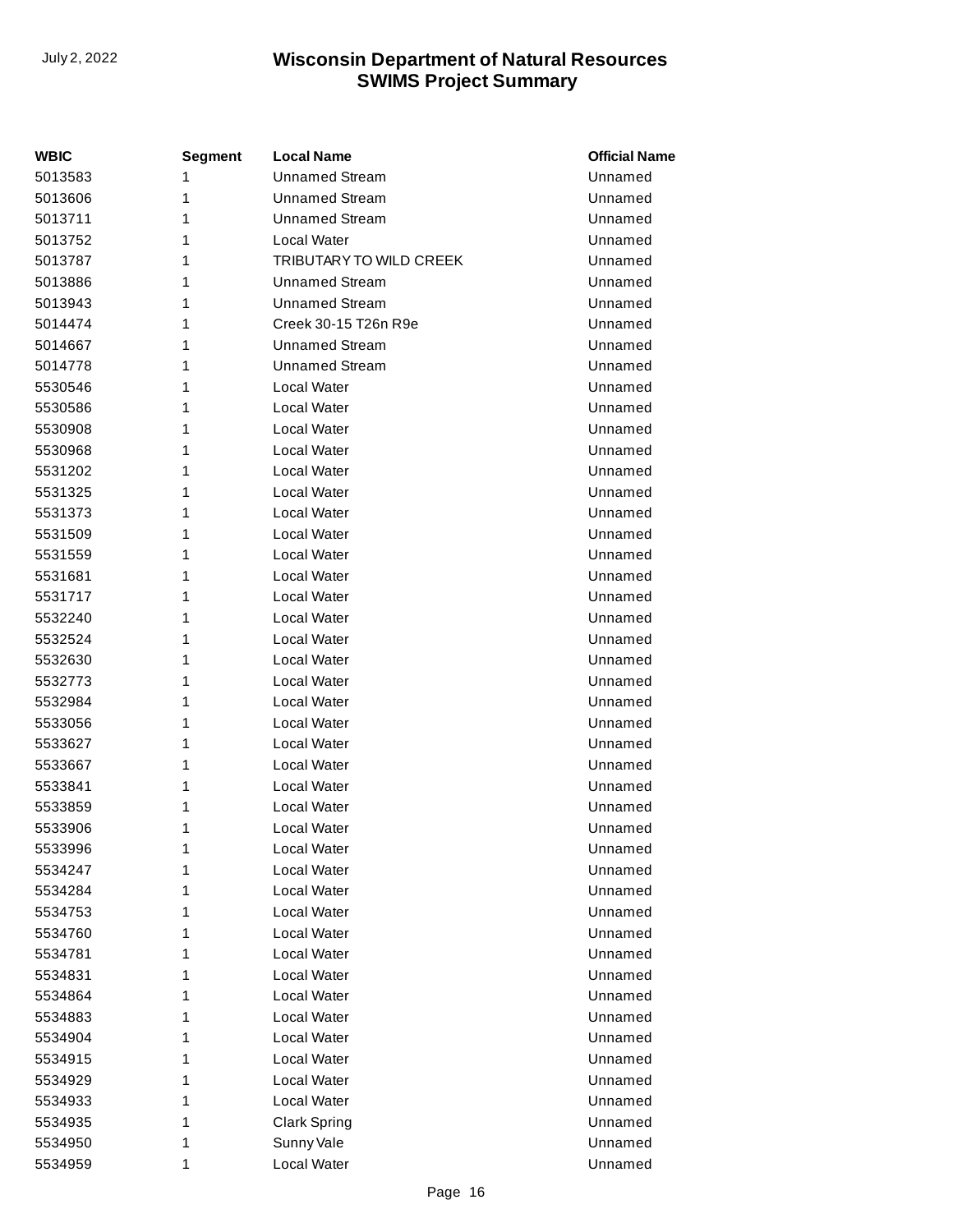| <b>WBIC</b> | <b>Segment</b> | <b>Local Name</b> | <b>Official Name</b> |
|-------------|----------------|-------------------|----------------------|
| 5534997     | 1              | Local Water       | Unnamed              |
| 5535007     | 1              | Local Water       | Unnamed              |
| 5535029     | 1              | Local Water       | Unnamed              |
| 5535034     | 1              | Local Water       | Unnamed              |
| 5535041     | 1              | Local Water       | Unnamed              |
| 5535110     | 1              | Local Water       | Unnamed              |
| 5535125     | 1              | Local Water       | Unnamed              |
| 5535140     | 1              | Local Water       | Unnamed              |
| 5535144     | 1              | Local Water       | Unnamed              |
| 5535176     | 1              | Local Water       | Unnamed              |
| 5535234     | 1              | Local Water       | Unnamed              |
| 5535282     | 1              | Local Water       | Unnamed              |
| 5535350     | 1              | Local Water       | Unnamed              |
| 5535440     | 1              | Local Water       | Unnamed              |
| 5535442     | 1              | Local Water       | Unnamed              |
| 5535455     | 1              | Local Water       | Unnamed              |
| 5535544     | 1              | Local Water       | Unnamed              |
| 5535546     | 1              | Local Water       | Unnamed              |
| 5535588     | 1              | Local Water       | Unnamed              |
| 5535745     | 1              | Local Water       | Unnamed              |
| 5535811     | 1              | Local Water       | Unnamed              |
| 5535816     | 1              | Local Water       | Unnamed              |
| 5535857     | 1              | Local Water       | Unnamed              |
| 5535915     | 1              | Local Water       | Unnamed              |
| 5536048     | 1              | Local Water       | Unnamed              |
| 5536155     | 1              | Local Water       | Unnamed              |
| 5536195     | 1              | Local Water       | Unnamed              |
| 5536205     | 1              | Local Water       | Unnamed              |
| 5536301     | 1              | Local Water       | Unnamed              |
| 5536316     | 1              | Local Water       | Unnamed              |
| 5536329     | 1              | Local Water       | Unnamed              |
| 5536339     | 1              | Local Water       | Unnamed              |
| 5536390     | 1              | Local Water       | Unnamed              |
| 5536403     | 1              | Local Water       | Unnamed              |
| 5536491     | 1              | Local Water       | Unnamed              |
| 5536497     | 1              | Local Water       | Unnamed              |
| 5536539     | 1              | Local Water       | Unnamed              |
| 5536549     | 1              | Local Water       | Unnamed              |
| 5536674     | 1              | Local Water       | Unnamed              |
| 5536705     | 1              | Local Water       | Unnamed              |
| 5536712     | 1              | Local Water       | Unnamed              |
| 5536741     | 1              | Local Water       | Unnamed              |
| 5536836     | 1              | Un Spring         | Unnamed              |
| 5536837     | 1              | Local Water       | Unnamed              |
| 5536896     | 1              | Local Water       | Unnamed              |
| 5536929     | 1              | Local Water       | Unnamed              |
| 5536957     | 1              | Local Water       | Unnamed              |
| 5536958     | 1              | Local Water       | Unnamed              |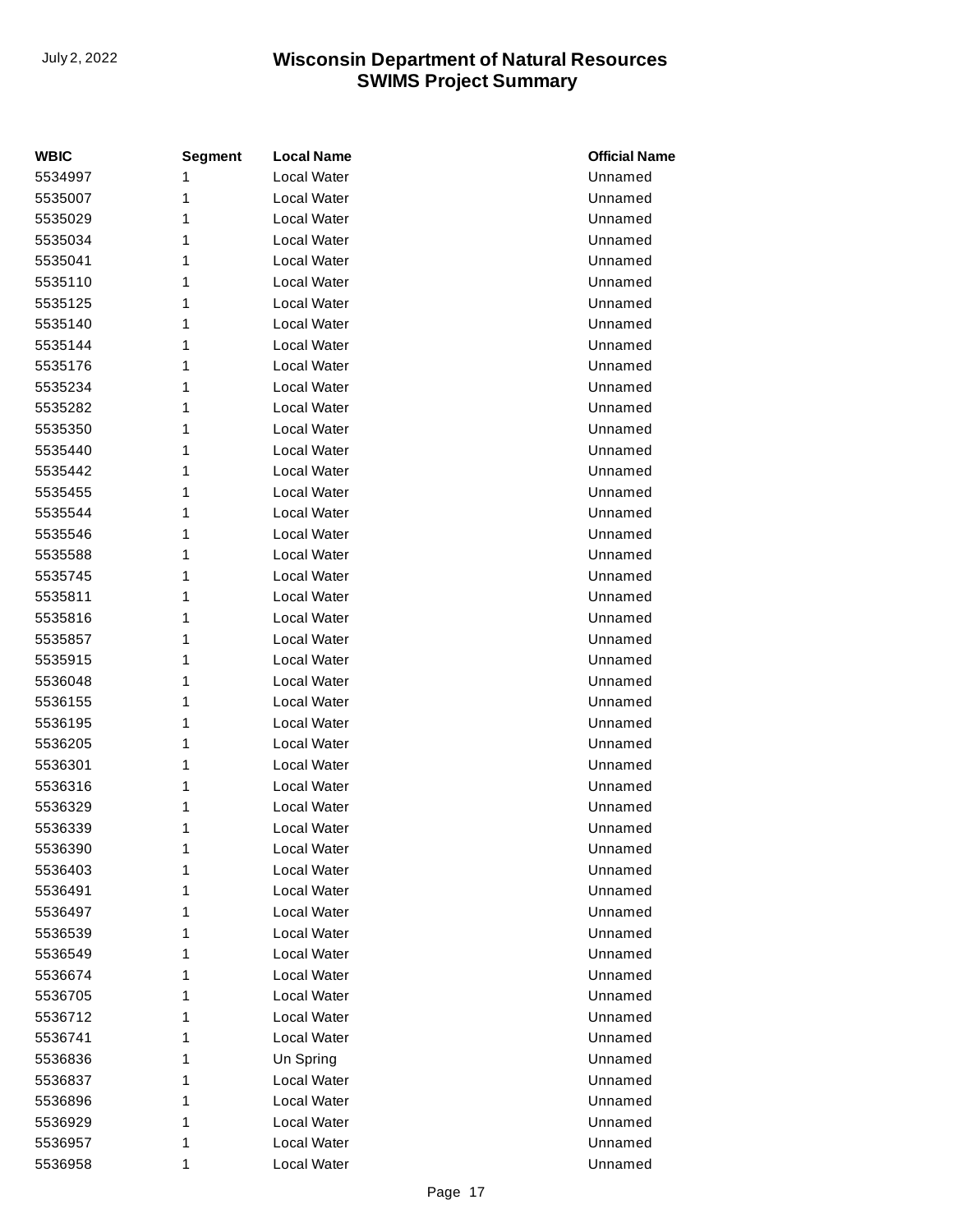| <b>WBIC</b> | <b>Segment</b> | <b>Local Name</b>  | <b>Official Name</b> |
|-------------|----------------|--------------------|----------------------|
| 5536978     | 1              | <b>Local Water</b> | Unnamed              |
| 5537005     | 1              | Local Water        | Unnamed              |
| 5537008     | 1              | Local Water        | Unnamed              |
| 5537033     | 1              | Local Water        | Unnamed              |
| 5537149     | 1              | Local Water        | Unnamed              |
| 5537151     | 1              | <b>Local Water</b> | Unnamed              |
| 5537165     | 1              | Local Water        | Unnamed              |
| 5537184     | 1              | Local Water        | Unnamed              |
| 5537192     | 1              | Local Water        | Unnamed              |
| 5537217     | 1              | Local Water        | Unnamed              |
| 5537236     | 1              | Local Water        | Unnamed              |
| 5537249     | 1              | Local Water        | Unnamed              |
| 5537272     | 1              | Local Water        | Unnamed              |
| 5537338     | 1              | <b>Local Water</b> | Unnamed              |
| 5537345     | 1              | Local Water        | Unnamed              |
| 5537384     | 1              | Local Water        | Unnamed              |
| 5537422     | 1              | Unnamed Lake       | Unnamed              |
| 5537443     | 1              | Local Water        | Unnamed              |
| 5537620     | 1              | Local Water        | Unnamed              |
| 5537637     | 1              | Local Water        | Unnamed              |
| 5537646     | 1              | Local Water        | Unnamed              |
| 5537674     | 1              | <b>Local Water</b> | Unnamed              |
| 5537742     | 1              | Local Water        | Unnamed              |
| 5537852     | 1              | Local Water        | Unnamed              |
| 5537859     | 1              | Local Water        | Unnamed              |
| 5537871     | 1              | Local Water        | Unnamed              |
| 5537877     | 1              | Local Water        | Unnamed              |
| 5537969     | 1              | Local Water        | Unnamed              |
| 5537989     | 1              | Local Water        | Unnamed              |
| 5538022     | 1              | <b>Local Water</b> | Unnamed              |
| 5538040     | 1              | Local Water        | Unnamed              |
| 5538184     | 1              | Local Water        | Unnamed              |
| 5538257     | 1              | Local Water        | Unnamed              |
| 5538258     | 1              | Local Water        | Unnamed              |
| 5538278     | 1              | Local Water        | Unnamed              |
| 5538418     | 1              | Local Water        | Unnamed              |
| 5538474     | 1              | Local Water        | Unnamed              |
| 5538496     | 1              | Local Water        | Unnamed              |
| 5538532     | 1              | Local Water        | Unnamed              |
| 5538580     | 1              | Local Water        | Unnamed              |
| 5538585     | 1              | Local Water        | Unnamed              |
| 5538603     | 1              | Local Water        | Unnamed              |
| 5538628     | 1              | Local Water        | Unnamed              |
| 5538658     | 1              | Local Water        | Unnamed              |
| 5538692     | 1              | Local Water        | Unnamed              |
| 5538724     | 1              | Local Water        | Unnamed              |
| 5538789     | 1              | Local Water        | Unnamed              |
| 5538792     | 1              | Local Water        | Unnamed              |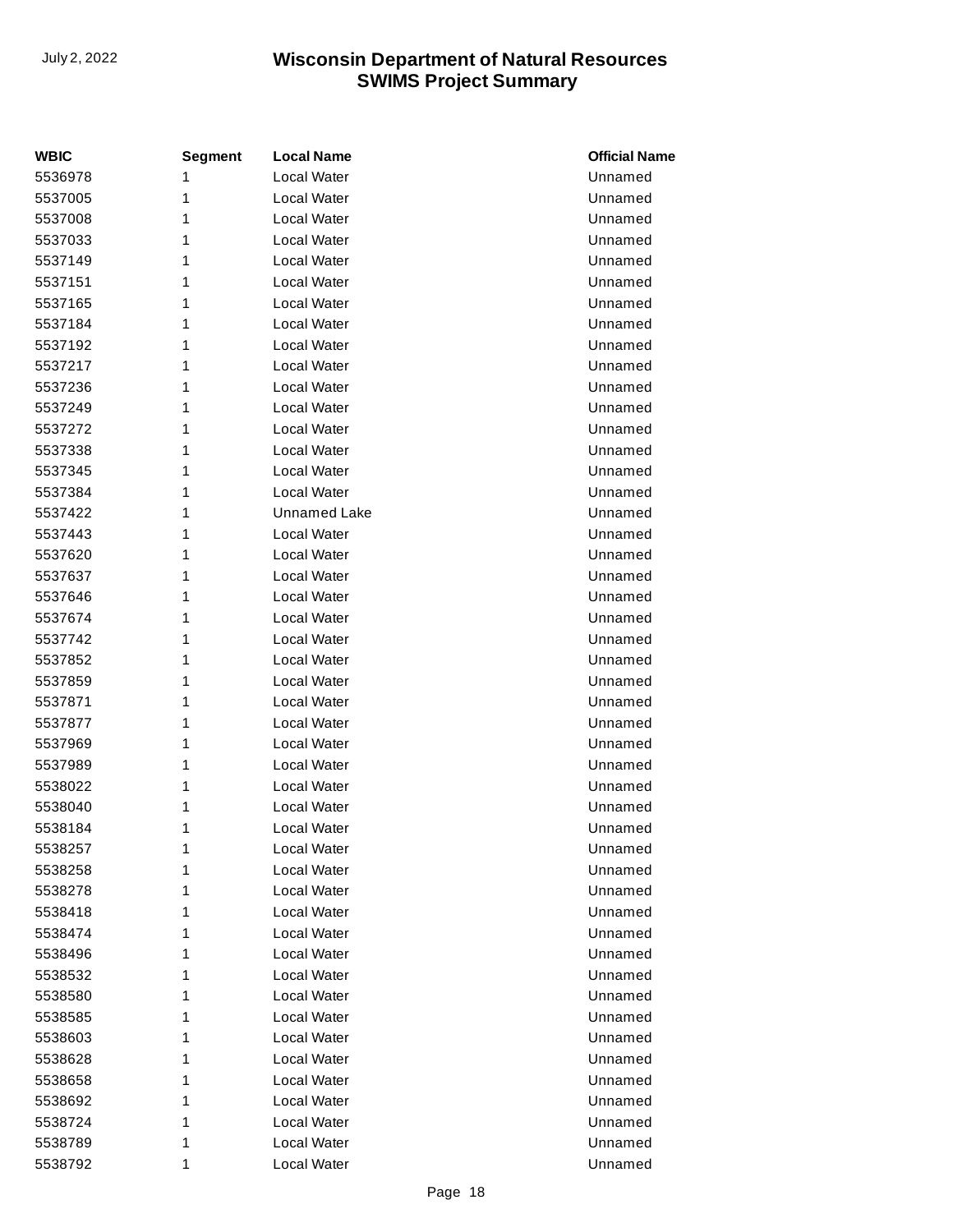| <b>WBIC</b> | <b>Segment</b> | <b>Local Name</b>       | <b>Official Name</b> |
|-------------|----------------|-------------------------|----------------------|
| 5538878     | 1              | Local Water             | Unnamed              |
| 5539041     | 1              | <b>Unnamed Lake</b>     | Unnamed              |
| 5539176     | 1              | Local Water             | Unnamed              |
| 5539220     | 1              | Local Water             | Unnamed              |
| 5539248     | 1              | Local Water             | Unnamed              |
| 5539503     | 1              | Local Water             | Unnamed              |
| 5539508     | 1              | Local Water             | Unnamed              |
| 5539522     | 1              | Local Water             | Unnamed              |
| 5539614     | 1              | Local Water             | Unnamed              |
| 5539726     | 1              | Local Water             | Unnamed              |
| 5539783     | 1              | Local Water             | Unnamed              |
| 5539819     | 1              | Local Water             | Unnamed              |
| 5539901     | 1              | Local Water             | Unnamed              |
| 5540018     | 1              | Local Water             | Unnamed              |
| 5540022     | 1              | Local Water             | Unnamed              |
| 5540031     | 1              | Local Water             | Unnamed              |
| 5540053     | 1              | Local Water             | Unnamed              |
| 5540063     | 1              | Local Water             | Unnamed              |
| 5540065     | 1              | Local Water             | Unnamed              |
| 5540089     | 1              | Local Water             | Unnamed              |
| 5540169     | 1              | Local Water             | Unnamed              |
| 5540218     | 1              | Local Water             | Unnamed              |
| 5540240     | 1              | Local Water             | Unnamed              |
| 5540306     | 1              | Local Water             | Unnamed              |
| 5540315     | 1              | Local Water             | Unnamed              |
| 5540347     | 1              | Local Water             | Unnamed              |
| 5540357     | 1              | Local Water             | Unnamed              |
| 5540394     | 1              | McMillan WLA Pool No. 6 | Unnamed              |
| 5540433     | 1              | Local Water             | Unnamed              |
| 5540474     | 1              | Local Water             | Unnamed              |
| 5540482     | 1              | Local Water             | Unnamed              |
| 5540494     | 1              | Local Water             | Unnamed              |
| 5540496     | 1              | Local Water             | Unnamed              |
| 5540504     | 1              | Local Water             | Unnamed              |
| 5540566     | 1              | Local Water             | Unnamed              |
| 5540650     | 1              | Local Water             | Unnamed              |
| 5540671     | 1              | Local Water             | Unnamed              |
| 5540768     | 1              | Local Water             | Unnamed              |
| 5540925     | 1              | Local Water             | Unnamed              |
| 5540979     | 1              | Local Water             | Unnamed              |
| 5540988     | 1              | Local Water             | Unnamed              |
| 5541013     | 1              | Local Water             | Unnamed              |
| 5541018     | 1              | Local Water             | Unnamed              |
| 5541022     | 1              | Local Water             | Unnamed              |
| 5541117     | 1              | Local Water             | Unnamed              |
| 5541179     | 1              | Local Water             | Unnamed              |
| 5541268     | 1              | Local Water             | Unnamed              |
| 5541318     | 1              | Local Water             | Unnamed              |